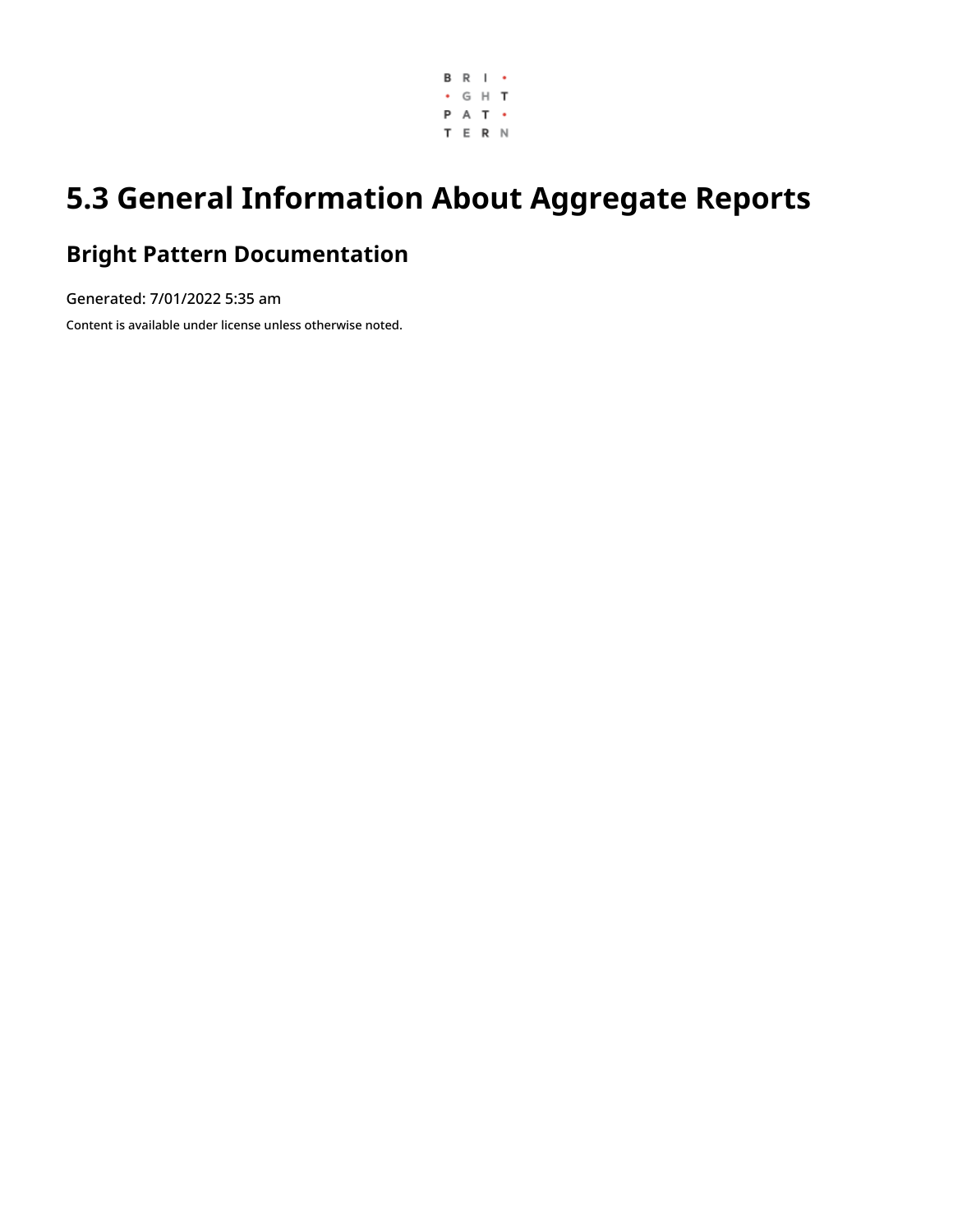<span id="page-1-0"></span>

| <b>Table of Contents</b>                                   | $\mathbf{2}$            |
|------------------------------------------------------------|-------------------------|
| <b>Agent Email Report</b>                                  | 5                       |
| <b>Metric Descriptions</b>                                 | 5                       |
| <b>Agent Performance Report</b>                            | 7                       |
| <b>Metric Descriptions</b>                                 | $\overline{8}$          |
| Occupancy %                                                | $\overline{8}$          |
| Number of Calls Offered                                    | $\overline{\mathbf{8}}$ |
| Number of Calls Handled<br>Average Handling Time (inbound) | $\bf 8$<br>8            |
| Number of Calls Made                                       | 8                       |
| Average Handling Time (outbound)                           | $\bf 8$                 |
| <b>Total Logon Time</b><br><b>Total Working Time</b>       | 9<br>9                  |
| Call Rejects / No Answer                                   | 9                       |
| <b>Initiated Transfers</b>                                 | 9                       |
| Number of Surveys                                          | 9                       |
| First Call Resolution %<br><b>Contact Satisfaction</b>     | 9<br>$\overline{9}$     |
| Net Promoter Score                                         | $\overline{9}$          |
| Ready %                                                    | 9                       |
| Busy (Inbound) %<br>Busy (Outbound) %                      | $\overline{9}$<br>9     |
| <b>Average Ringing Time</b>                                | $\overline{9}$          |
| After Call Work %                                          | 10                      |
| Co-browse                                                  | 10                      |
| <b>Agent Time Allocation Report</b>                        | 10                      |
| <b>Metric Descriptions</b>                                 | 10                      |
| <b>Total Logon Time</b><br><b>Total Working Time</b>       | 11<br>$\overline{11}$   |
| Occupancy %                                                | $\overline{11}$         |
| Busy (Inbound) %                                           | 11                      |
| Busy (Outbound) %                                          | 11<br>11                |
| <b>Average Ringing Time</b><br>After Call Work %           | $\overline{11}$         |
| Ready %                                                    | $\overline{11}$         |
| All NR %                                                   | 11                      |
| Lunch NR %<br>No answer NR %                               | 11<br>11                |
| Campaign in Time Report                                    | 12                      |
| <b>Metric Descriptions</b>                                 | 12                      |
| <b>Monthly Concurrent Users Report</b>                     | 14                      |
| Dispositions in Time Report                                | 15                      |
| <b>Metric Descriptions</b>                                 | 16                      |
| <b>Email Service Report</b>                                | 16                      |
| <b>Metric Descriptions</b>                                 | $\overline{17}$         |
|                                                            | 19                      |
| Intra-Team by Service Report                               | 19                      |
| <b>Metric Descriptions</b><br>Number of Calls Handled      | 19                      |
| Average Handling Time (Inbound)                            | 19                      |
| Number of Calls Made                                       | 19                      |
| Average Handling Time (Outbound)                           | 19<br>19                |
| Number of Surveys<br>First Call Resolution %               | 19                      |
| <b>Contact Satisfaction</b>                                | 19                      |
| <b>Net Promoter Score</b>                                  | 19                      |
| <b>Agent Abandons</b><br>Call Rejects / No Answer          | 19<br>20                |
| <b>Initiated Transfers</b>                                 | 20                      |
| Intra-Team Performance Report                              | 20                      |
| <b>Metric Descriptions</b>                                 | 20                      |
| Occupancy %                                                | 20                      |
| Average Handling Time (Inbound)                            | 20                      |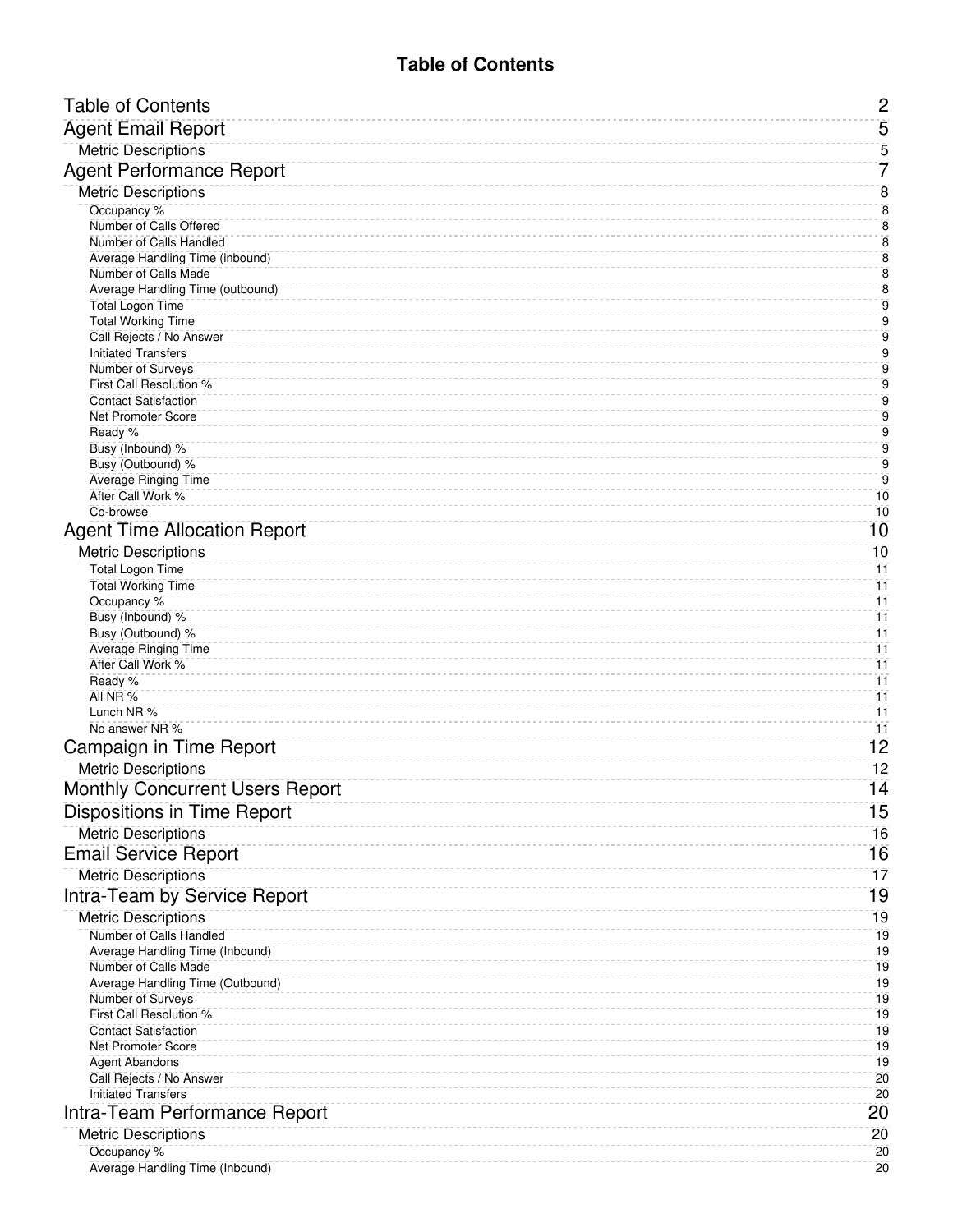| Average Handling Time (Outbound)<br><b>Total Logon Time</b>     | 20<br>20 |
|-----------------------------------------------------------------|----------|
| Number of Surveys                                               | 20       |
| First Call Resolution %                                         | 20       |
| <b>Contact Satisfaction</b>                                     | 20       |
| <b>Net Promoter Score</b><br><b>Call Rejects</b>                | 21<br>21 |
| <b>Initiated Transfers</b>                                      | 21       |
| <b>Requested Skills Report</b>                                  | 21       |
| <b>Metric Descriptions</b>                                      | 21       |
| Average Speed of Answer                                         | 21       |
| Number of Calls Received<br>Number of Calls Queued              | 21<br>21 |
| Number of Calls Answered                                        | 22       |
| <b>Overflow Calls</b>                                           | 22       |
| <b>Scenario Block Disconnects Report</b>                        | 22       |
| <b>Metric Descriptions</b>                                      | 22       |
| <b>Block Type</b><br><b>Block Title</b>                         | 22<br>22 |
| Number of Disconnects                                           | 22       |
| % of All Calls                                                  | 22       |
| <b>Scenario Block Frequency Report</b>                          | 22       |
| <b>Metric Descriptions</b>                                      | 22       |
| <b>Block Type</b><br><b>Block Title</b>                         | 23<br>23 |
| Exit                                                            | 23       |
| <b>Visits</b>                                                   | 23       |
| $\frac{9}{6}$                                                   | 23<br>23 |
| Service in Time Report                                          |          |
| <b>Metric Descriptions</b><br>Number of Calls                   | 23<br>23 |
| In Service Level %                                              | 24       |
| Max Agents                                                      | 24       |
| Min Agents<br>Occupancy %                                       | 24<br>24 |
| Overflow Calls %                                                | 24       |
| <b>Service Metrics Report</b>                                   | 24       |
| <b>Metric Descriptions</b>                                      | 24       |
| Number of Calls Received<br><b>Received as Transfers</b>        | 24<br>25 |
| Service Level                                                   | 25       |
| Self Service                                                    | 25       |
| %<br>Abandoned in IVR                                           | 25<br>25 |
| %                                                               | 25       |
| Queued<br>$\%$                                                  | 25<br>25 |
| Abandoned<br>%                                                  | 25<br>26 |
| Abandonment Time, Average                                       | 26       |
| Overflow<br>%                                                   | 26<br>26 |
| Answered                                                        | 26       |
| $\%$<br>Average Speed of Answer                                 | 26<br>26 |
| Average Handling Time (Inbound)                                 | 26       |
| Average Talk Time (Inbound)                                     | 26       |
| Average Hold Time (Inbound)<br>Average Wrap-up Time (Inbound)   | 27<br>27 |
| Number of Calls Made                                            | 27       |
| Average Handling Time (Outbound)                                | 27       |
| Average Talk Time (Outbound)<br>Average Wrap-up Time (Outbound) | 27<br>27 |
| Number of Surveys                                               | 27       |
| First Call Resolution %                                         | 27       |
| <b>Contact Satisfaction</b><br><b>Net Promoter Score</b>        | 27<br>27 |
| Co-browse                                                       | 27       |
|                                                                 |          |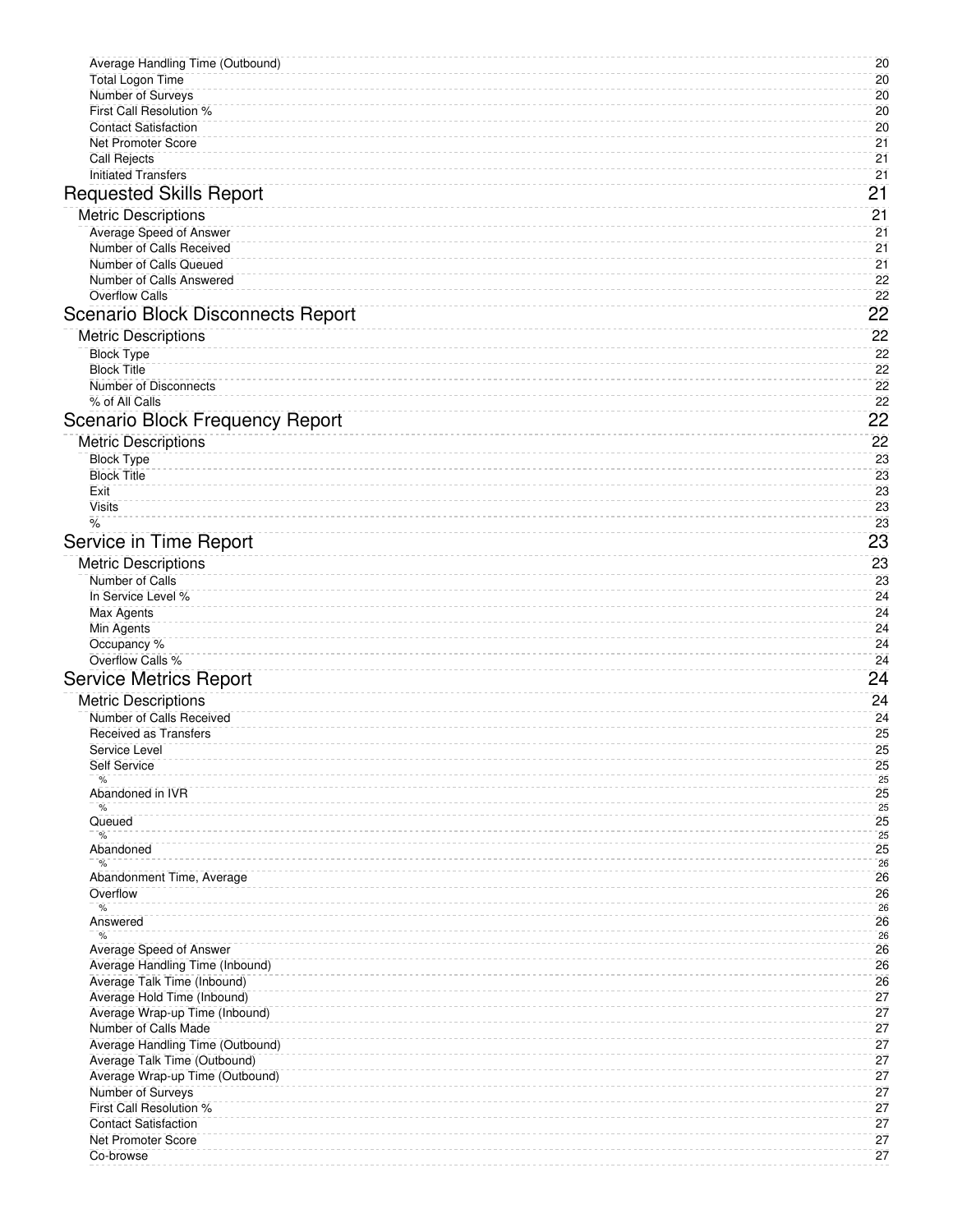| <b>Metric Descriptions</b><br>28<br>Number of Calls Answered<br>28<br>28<br>Average Handling Time (Inbound)<br>28<br>% Abandoned<br><b>Team Email Report</b><br>29<br><b>Team Operation Quality Report</b><br>29<br><b>Metric Descriptions</b><br>29<br><b>Calls Graded</b><br>29<br>Number of Surveys<br>29<br>First Call Resolution %<br>29<br>29<br><b>Contact Satisfaction</b><br>29<br><b>Net Promoter Score</b><br>30<br><b>Team Performance Report</b><br><b>Metric Descriptions</b><br>30<br>Occupancy %<br>30 | 28 |
|------------------------------------------------------------------------------------------------------------------------------------------------------------------------------------------------------------------------------------------------------------------------------------------------------------------------------------------------------------------------------------------------------------------------------------------------------------------------------------------------------------------------|----|
|                                                                                                                                                                                                                                                                                                                                                                                                                                                                                                                        |    |
|                                                                                                                                                                                                                                                                                                                                                                                                                                                                                                                        |    |
|                                                                                                                                                                                                                                                                                                                                                                                                                                                                                                                        |    |
|                                                                                                                                                                                                                                                                                                                                                                                                                                                                                                                        |    |
|                                                                                                                                                                                                                                                                                                                                                                                                                                                                                                                        |    |
|                                                                                                                                                                                                                                                                                                                                                                                                                                                                                                                        |    |
|                                                                                                                                                                                                                                                                                                                                                                                                                                                                                                                        |    |
|                                                                                                                                                                                                                                                                                                                                                                                                                                                                                                                        |    |
|                                                                                                                                                                                                                                                                                                                                                                                                                                                                                                                        |    |
|                                                                                                                                                                                                                                                                                                                                                                                                                                                                                                                        |    |
|                                                                                                                                                                                                                                                                                                                                                                                                                                                                                                                        |    |
|                                                                                                                                                                                                                                                                                                                                                                                                                                                                                                                        |    |
|                                                                                                                                                                                                                                                                                                                                                                                                                                                                                                                        |    |
|                                                                                                                                                                                                                                                                                                                                                                                                                                                                                                                        |    |
|                                                                                                                                                                                                                                                                                                                                                                                                                                                                                                                        |    |
| Number of Calls Handled<br>30                                                                                                                                                                                                                                                                                                                                                                                                                                                                                          |    |
| Average Handling Time (Inbound)<br>30                                                                                                                                                                                                                                                                                                                                                                                                                                                                                  |    |
| Number of Calls Made<br>30                                                                                                                                                                                                                                                                                                                                                                                                                                                                                             |    |
| Average Handling Time (Outbound)<br>30                                                                                                                                                                                                                                                                                                                                                                                                                                                                                 |    |
| Number of Surveys<br>30                                                                                                                                                                                                                                                                                                                                                                                                                                                                                                |    |
| First Call Resolution %<br>30                                                                                                                                                                                                                                                                                                                                                                                                                                                                                          |    |
| <b>Contact Satisfaction</b><br>30                                                                                                                                                                                                                                                                                                                                                                                                                                                                                      |    |
| 31<br><b>Net Promoter Score</b><br>31<br>Co-browse                                                                                                                                                                                                                                                                                                                                                                                                                                                                     |    |
|                                                                                                                                                                                                                                                                                                                                                                                                                                                                                                                        |    |
| 31<br><b>Telemarketing Compliance Report</b>                                                                                                                                                                                                                                                                                                                                                                                                                                                                           |    |
| <b>Metric Descriptions</b><br>31                                                                                                                                                                                                                                                                                                                                                                                                                                                                                       |    |
| Virtual Queue (Callback) Report<br>32                                                                                                                                                                                                                                                                                                                                                                                                                                                                                  |    |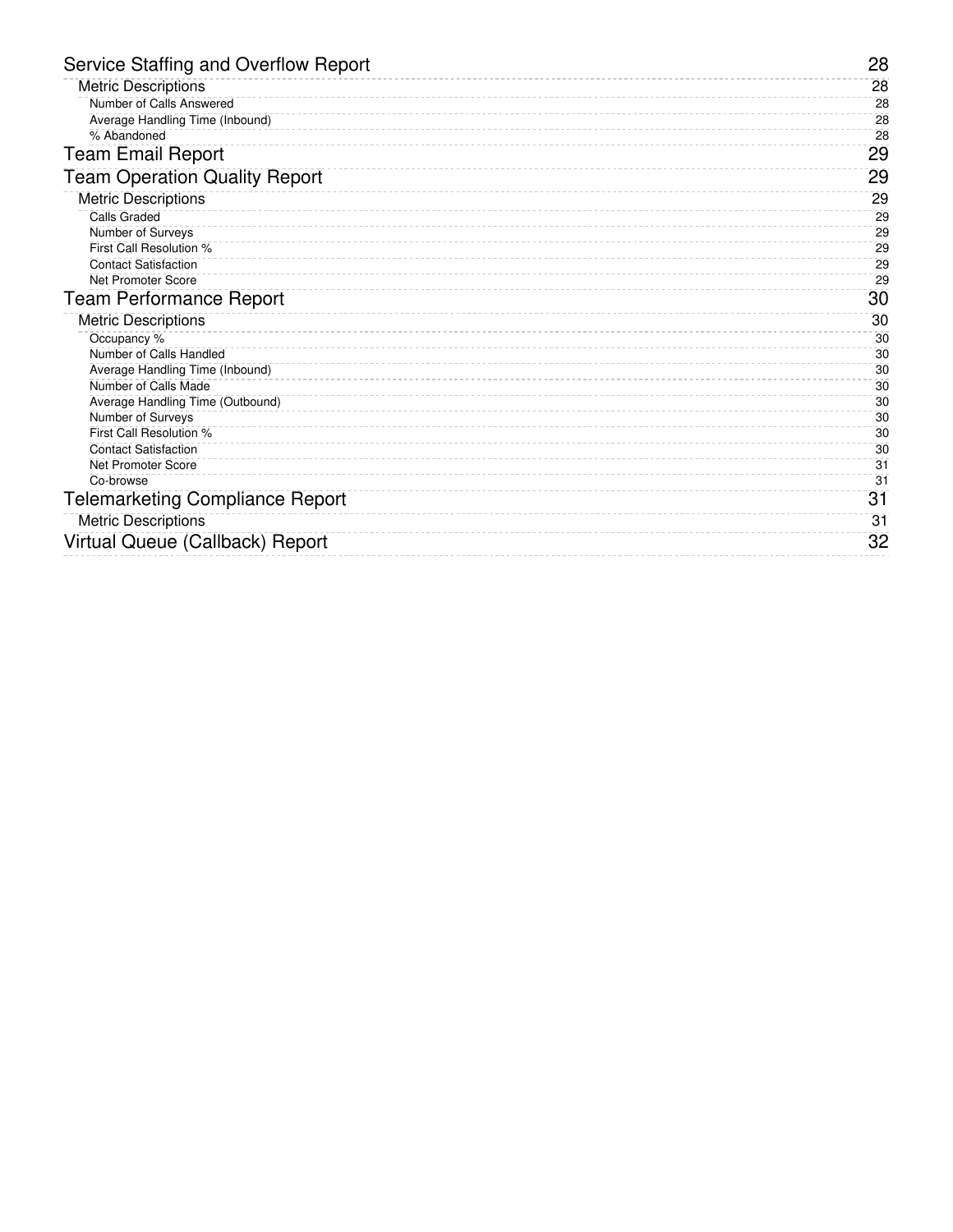# <span id="page-4-0"></span>**Agent Email Report**

The *Agent Email* report provides key performance indicators for agents handling interactions of the email media type.

| irst prev   next last                                                        |              | Export as: pdf xls csv txt |                |              |                          |                    |              |                |              |                    |                      |                                              |          |                                  |                 |
|------------------------------------------------------------------------------|--------------|----------------------------|----------------|--------------|--------------------------|--------------------|--------------|----------------|--------------|--------------------|----------------------|----------------------------------------------|----------|----------------------------------|-----------------|
| <b>B</b> R I .<br>$\cdot$ G H T<br>PAT .<br>T E R N                          |              |                            |                |              |                          |                    |              |                |              |                    | <b>Agent Email</b>   |                                              |          |                                  |                 |
| Agent: Blanca Hesse, Team: CSIM Support                                      |              |                            |                |              |                          |                    |              |                |              |                    |                      |                                              |          |                                  |                 |
| Report for Custom From: Feb 1, 2017, 4:09:00 PM To: Apr 21, 2017, 4:09:00 PM |              |                            |                |              |                          |                    |              |                |              |                    |                      |                                              |          |                                  |                 |
| Date                                                                         | Offered      | Not Accepted               | Pulled         | Assigned     | Carried over             | Total<br>processed | Replied      | Closed         | Transferred  | Service<br>Changed |                      | Remaining Average Reply Avg In-focus<br>Time | time     | Avg Out-of-<br>focus Time        | Avs             |
| 3/16/2017                                                                    | $\sqrt{0}$   | $\mathbf{0}$               | 9              | $\theta$     | $\mathbf{0}$             | $\circ$            | $\mathbf{0}$ | $\theta$       | $\theta$     | $\theta$           | 6                    |                                              |          |                                  |                 |
| 3/17/2017                                                                    | $\mathbf{0}$ | $\circ$                    | $\overline{2}$ | $\mathbf{0}$ | 6                        | $\overline{2}$     | $\mathbf 0$  | $\overline{2}$ | $\mathbf 0$  | $\theta$           | $\sim$               |                                              | 00:00:39 | 00:00:00                         | 00 <sup>1</sup> |
| 3/18/2017                                                                    | $\mathbf{0}$ | $\mathbf{0}$               | $\mathbf{0}$   | $\mathbf{0}$ | 5                        | $\mathbf{0}$       | $\mathbf{0}$ | $\theta$       | $\mathbf{0}$ | $\theta$           | 5                    |                                              |          |                                  |                 |
| week total:                                                                  | $\theta$     | $\theta$                   | 11             | $\bf{0}$     | $\theta$                 | $\overline{2}$     | $\theta$     | $\overline{2}$ | $\theta$     | $\theta$           | 5                    |                                              | 00:00:39 | 00:00:00                         | 00 <sup>°</sup> |
| 3/19/2017                                                                    | $\theta$     | $\mathbf{0}$               | $\mathbf{0}$   | $\mathbf{0}$ | 5                        | $\circ$            | $\mathbf{0}$ | $\mathbf{0}$   | $\theta$     | $\theta$           | 5                    |                                              |          |                                  |                 |
| 3/20/2017                                                                    | $\theta$     | $\mathbf{0}$               | $\mathbf{0}$   | $\mathbf{0}$ | 5                        | $\mathbf{0}$       | $\mathbf{0}$ | $\theta$       | $\mathbf{0}$ | $\mathbf{0}$       | 5                    |                                              |          |                                  |                 |
| 3/21/2017                                                                    | $\Omega$     | $\mathbf{0}$               | $\theta$       | $\mathbf{0}$ | 5                        | $\mathbf{0}$       | $\mathbf{0}$ | $\mathbf{0}$   | $\mathbf{0}$ | $\theta$           | $\ddot{\phantom{1}}$ |                                              |          |                                  |                 |
| 3/22/2017                                                                    | $\Omega$     | $\mathbf{0}$               | $\Omega$       | $\mathbf{0}$ | 5                        | $\theta$           | $\mathbf{0}$ | $\theta$       | $\theta$     | $\theta$           | 5                    |                                              |          |                                  |                 |
| 3/23/2017                                                                    | $\mathbf{0}$ | $\mathbf{0}$               | $\theta$       | $\mathbf{0}$ | 5                        | $\mathbf{0}$       | $\mathbf{0}$ | $\theta$       | $\theta$     | $\theta$           | 5                    |                                              |          |                                  |                 |
| 3/24/2017                                                                    | $\mathbf{0}$ | $\mathbf{0}$               | $\mathbf{0}$   | $\mathbf{0}$ | 5                        | $\mathbf{0}$       | $\mathbf{0}$ | $\circ$        | $\mathbf{0}$ | $\overline{0}$     | 5                    |                                              |          |                                  |                 |
| 3/25/2017                                                                    | $\mathbf{0}$ | $\mathbf{0}$               | $\Omega$       | $\mathbf{0}$ | 5                        | $\Omega$           | $\mathbf{0}$ | $\Omega$       | $\mathbf{0}$ | $\theta$           | 5                    |                                              |          |                                  |                 |
| week total:                                                                  | $\bf{0}$     | $\bf{0}$                   | $\theta$       | $\bf{0}$     | 5                        | $\bf{0}$           | $\bf{0}$     | $\theta$       | $\bf{0}$     | $\theta$           | 5                    |                                              |          |                                  |                 |
| 3/26/2017                                                                    | $\mathbf{0}$ | $\mathbf{0}$               | $\theta$       | $\mathbf{0}$ | 5                        | $\mathbf{0}$       | $\mathbf{0}$ | $\theta$       | $\theta$     | $\overline{0}$     | 5                    |                                              |          |                                  |                 |
| 3/27/2017                                                                    | $\Omega$     | $\mathbf{0}$               | $\theta$       | $\mathbf{0}$ | 5                        | $\theta$           | $\mathbf{0}$ | $\mathbf{0}$   | $\mathbf 0$  | $\theta$           | 5                    |                                              |          |                                  |                 |
| 3/28/2017                                                                    | $\mathbf{0}$ | $\mathbf{0}$               | $\theta$       | $\mathbf{0}$ | 5                        | $\mathbf{0}$       | $\mathbf{0}$ | $\theta$       | $\theta$     | $\theta$           | 5                    |                                              |          |                                  |                 |
| 3/29/2017                                                                    | $\mathbf{0}$ | $\mathbf{0}$               | $\theta$       | $\mathbf{0}$ | $\overline{\phantom{a}}$ | $\mathbf{0}$       | $\mathbf{0}$ | $\theta$       | $\theta$     | $\theta$           | $\sim$               |                                              |          |                                  |                 |
| 3/30/2017                                                                    | $\mathbf{0}$ | $\mathbf{0}$               | $\mathbf{0}$   | $\mathbf 0$  | 5                        | $\mathbf{0}$       | $\mathbf{0}$ | $\mathbf{0}$   | $\mathbf 0$  | $\overline{0}$     | 5                    |                                              |          |                                  |                 |
| 3/31/2017                                                                    | $\mathbf{0}$ | $\mathbf{0}$               | $\theta$       | $\mathbf{0}$ | 5                        | $\mathbf{0}$       | $\mathbf{0}$ | $\theta$       | $\theta$     | $\theta$           | 5                    |                                              |          |                                  |                 |
| 4/1/2017                                                                     | $\theta$     | $\theta$                   | $\theta$       | $\theta$     | $\overline{\phantom{a}}$ | $\theta$           | $\mathbf{0}$ | $\Omega$       | $\theta$     | $\theta$           | 5                    |                                              |          |                                  |                 |
| week total:                                                                  | $\theta$     | $\bf{0}$                   | $\theta$       | $\bf{0}$     | 5                        | $\theta$           | $\theta$     | $\theta$       | $\bf{0}$     | $\theta$           | 5                    |                                              |          | <b>Downton By Bright Batters</b> |                 |

The Agent Email report gives performance indicators for agents handling emails

## <span id="page-4-1"></span>**Metric Descriptions**

The metrics of this report are organized into columns, which are described as follows.

### **Offered**

*Offered* provides the number of inbound emails that were pushed to the agent within the given reporting interval.

#### **Not Accepted**

*Not Accepted* provides the number of emails that were pushed to the agent and were not accepted (i.e., returned to the queue or to the transferring agent). Note that a postponed email is considered accepted.

#### **Pulled**

*Pulled* provides the number of inbound emails that the agent pulled from the service queues within the given reporting interval.

#### **Assigned**

*Assigned* provides the number of emails that were placed in this agent's personal queue by a supervisor or another agent.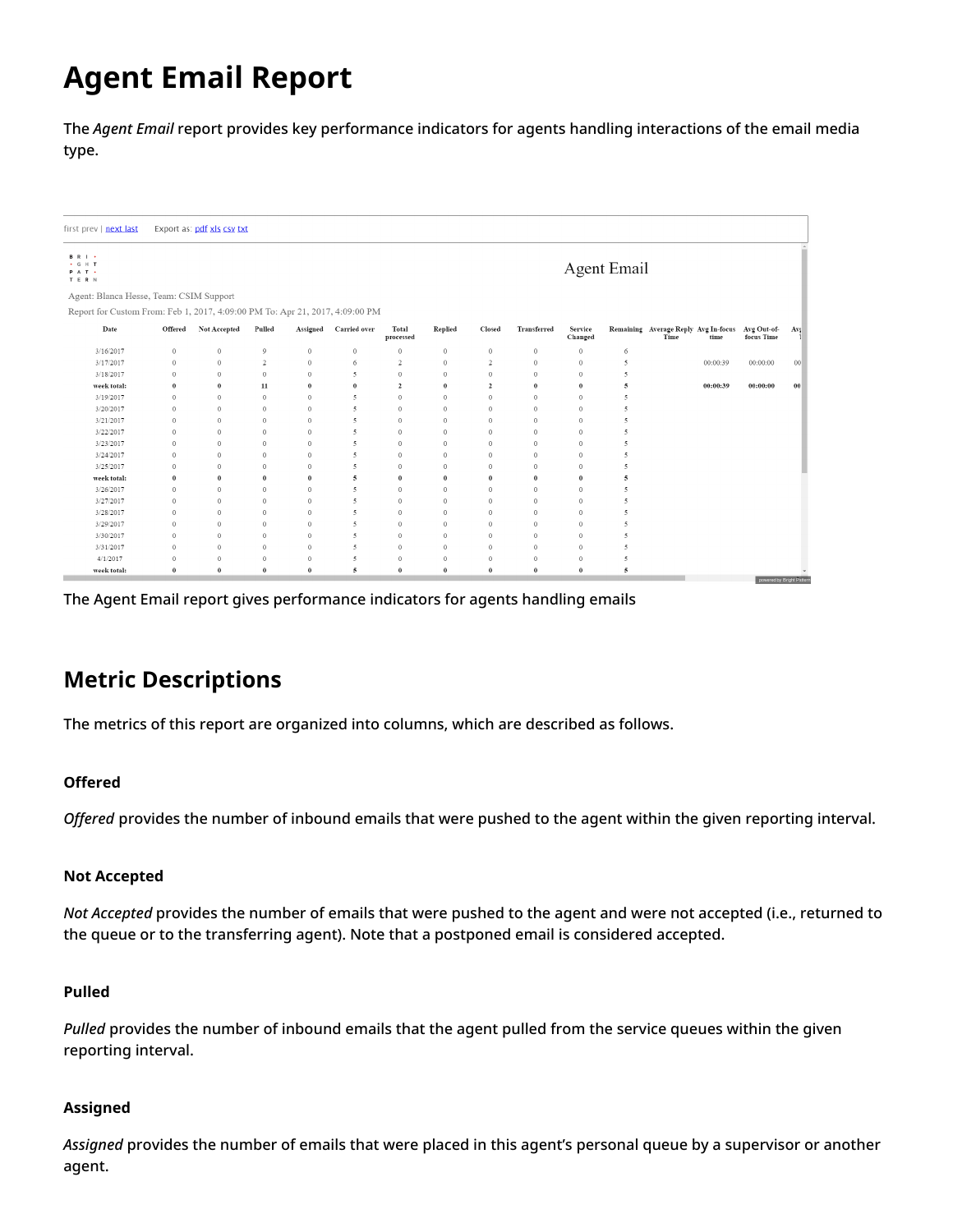#### **Carried Over**

*Carried Over* provides the number of emails that were delivered to this agent by any method before the given reporting interval and remained unprocessed at the beginning of the interval.

#### **Processed - Total**

*Processed - Total* provides the number of inbound emails that this agent completed by any method within the given reporting interval. It is the sum of *Replied*, *Closed*, *Transferred*, and *Service Changed*.

#### **Processed - Replied**

*Processed - Replied* provides the number of inbound emails that this agent replied to within the given reporting interval (including emails that the agent forwarded). Note that only the first response is counted. Possible followup email messages related to previously replied emails are considered outbound emails and are counted by the *Outbound Sent* metric.

#### **Processed – Closed**

*Processed – Closed* provides the number of inbound emails that this agent closed without reply within the given reporting interval.

#### **Processed – Transferred**

*Processed – Transferred* provides the number of inbound emails that this agent transferred within the given reporting interval.

#### **Processed – Service Changed**

*Processed – Service Changed* provides the number of inbound emails that this agent recategorized (i.e., the agent changed this service to another email service and continued processing the interaction).

#### **Remaining**

*Remaining* provides the number of emails in the agent's personal queue at the end of the reporting interval.

#### **Avg Reply Time**

*Avg Reply Time* is the average time that this agent spent replying to an inbound email. The time is measured from the moment an email is delivered to the agent (to the agent's desktop or to *My Queue*) to the moment when the first meaningful response leaves the agent's *My Queue*.

#### **Avg In-focus Time**

*Avg In-focus Time* is the average time that the agent had an inbound email selected in the active communications list. This metric is counted only for the emails that agents replied to.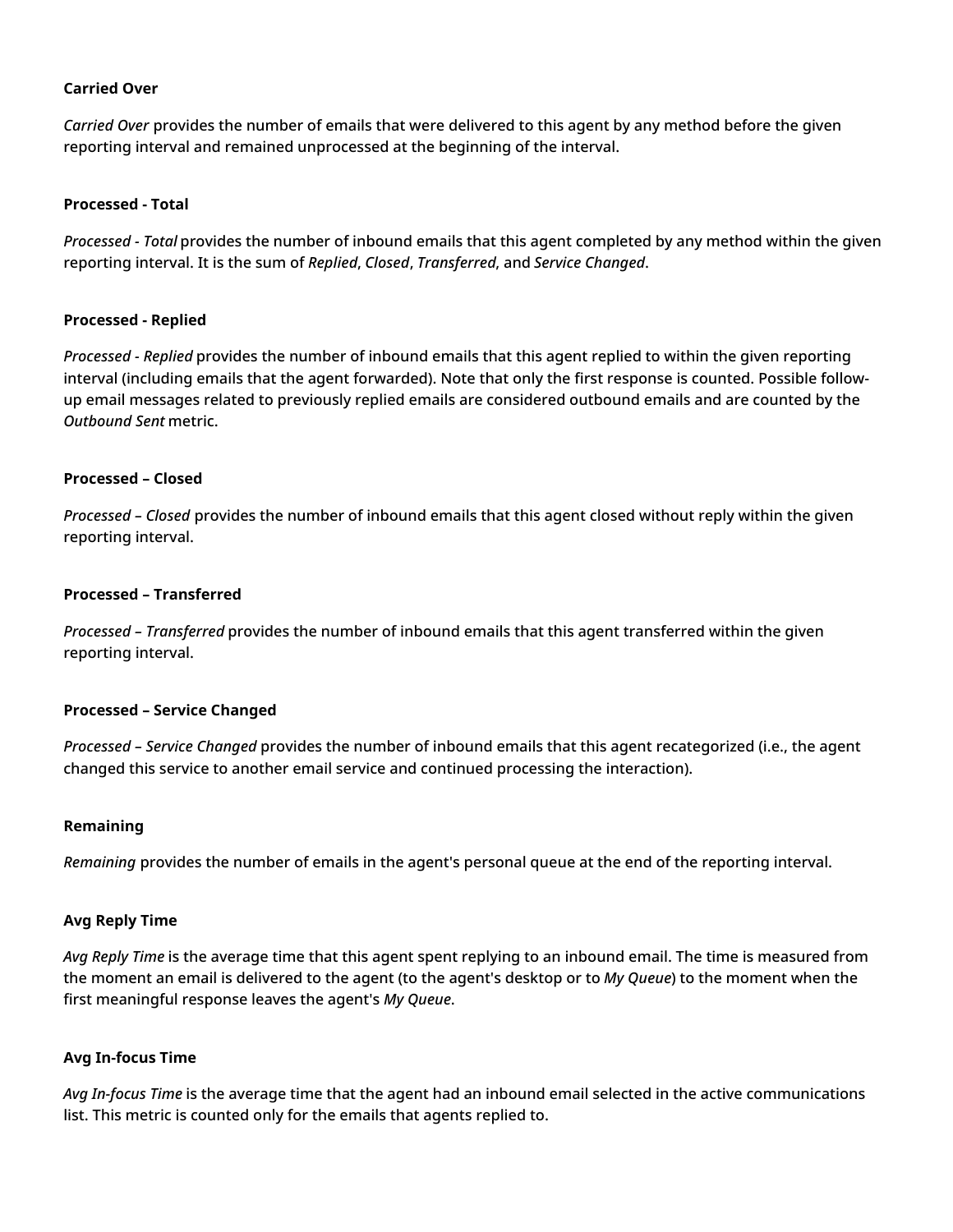#### **Avg Out-of-focus Time**

*Avg Out-of-focus Time* is the average time that the agent had an inbound email active on Agent Desktop but not selected in the active communications list. This metric is counted only for the emails that agents replied to.

#### **Avg ACW Time**

*Avg ACW Time* is the average time that the agent spent doing after call work related to replied emails.

#### **Outbound Sent**

*Outbound Sent* provides the total number of outbound emails that this agent sent within the given reporting interval. This metric includes both new outbound emails and possible follow-up email messages related to existing threads.

#### **Outbound Discarded**

*Outbound Discarded* provides the number of outbound emails that this agent started at any time and discarded (deleted without sending) within the given reporting interval. This metric includes both new outbound emails and possible follow-up email messages related to existing email threads.

# <span id="page-6-0"></span>**Agent Performance Report**

The *Agent Performance* report shows changes over time of key performance indicators for a selected agent.

All interaction-related metrics in this report are calculated for call and chat media types. For agents' email metrics, use the **Agent Email [Report](https://help.brightpattern.com/5.3:Reporting-reference-guide/GeneralInformationAboutAggregateReports/?action=html-localimages-export#topic_reporting-reference-guide.2Fagentemailreport)**.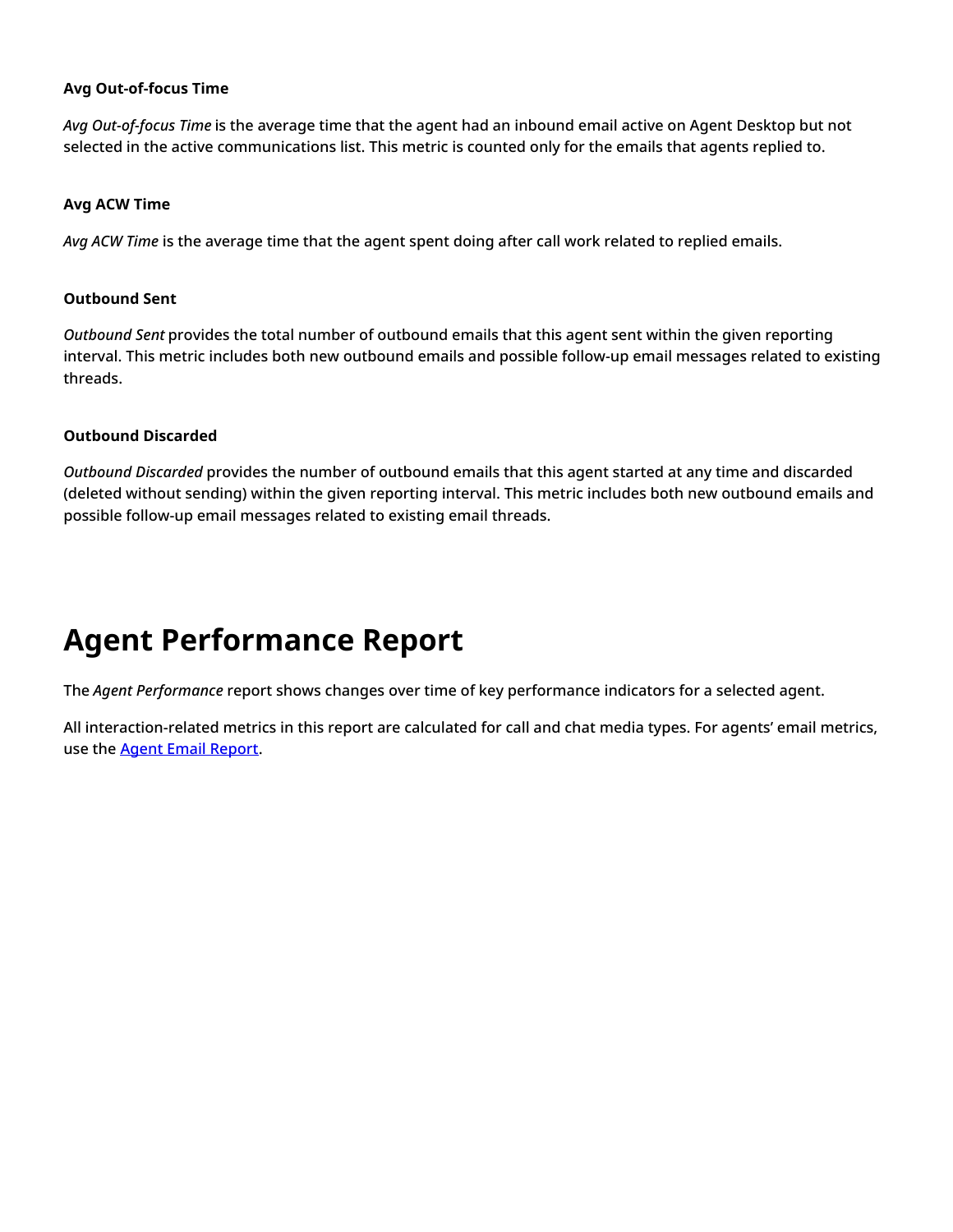| first prev   next last                           |           | Export as: pdf xls csy txt                                                   |                                          |                                |                                           |          |                                                  |                  |                               |                             |                                                |         |                       |                        |       |
|--------------------------------------------------|-----------|------------------------------------------------------------------------------|------------------------------------------|--------------------------------|-------------------------------------------|----------|--------------------------------------------------|------------------|-------------------------------|-----------------------------|------------------------------------------------|---------|-----------------------|------------------------|-------|
| <b>B</b> R I +<br>$\cdot$ G H T<br>PAT .<br>TERN |           |                                                                              |                                          |                                |                                           |          |                                                  |                  |                               |                             | <b>Agent Performance</b>                       |         |                       |                        |       |
|                                                  |           | Agent: Allen Fawcett, Team: Inbound Service                                  |                                          |                                |                                           |          |                                                  |                  |                               |                             |                                                |         |                       |                        |       |
|                                                  |           | Report for Custom From: Feb 1, 2017, 3:06:00 PM To: Apr 21, 2017, 3:06:00 PM |                                          |                                |                                           |          |                                                  |                  |                               |                             |                                                |         |                       |                        |       |
|                                                  | Date      | Occupancy % Number of<br>Calls Handled                                       | Average<br>Handling<br>Time<br>(inbound) | Number of<br><b>Calls Made</b> | Average<br>Handling<br>Time<br>(outbound) | Time     | Total Logon Total Working Call Rejects /<br>Time | <b>No Answer</b> | Initiated<br><b>Transfers</b> | Number of<br><b>Surveys</b> | <b>First Call</b><br>Resolution % Satisfaction | Contact | Net Promoter<br>Score | Ready %                | (Inb) |
|                                                  | 2/1/2017  | $\mathbf{0}$                                                                 |                                          | $\mathbf{0}$                   |                                           | 06:53:37 | 00:00:00                                         | $\mathbf{0}$     | $\theta$                      | $\bf{0}$                    |                                                |         |                       | $\mathbf{0}$           |       |
| week total:                                      |           | $\theta$                                                                     |                                          | $\bf{0}$                       |                                           | 06:53:37 | 00:00:00                                         | $\bf{0}$         | $\bf{0}$                      | $\bf{0}$                    |                                                |         |                       | $\bf{0}$               |       |
|                                                  | 2/6/2017  | 38<br>2                                                                      | 00:10:40                                 | 1                              |                                           | 01:27:41 | 00:56:26                                         | $\mathbf{0}$     | $\mathbf{0}$                  | $\mathbf{0}$                |                                                |         |                       | 40                     |       |
|                                                  | 2/8/2017  | 15<br>3                                                                      | 00:03:16                                 | $\theta$                       |                                           | 01:03:48 | 01:03:47                                         | $\mathbf{0}$     | $\theta$                      | $\ddot{\phantom{0}}$        |                                                |         |                       | 84                     |       |
|                                                  | 2/10/2017 | 13                                                                           | 00:04:31                                 | $\mathbf{0}$                   |                                           | 00:34:15 | 00:34:15                                         | $\mathbf{0}$     | $\mathbf{0}$                  | $\mathbf{1}$                | 100                                            |         |                       | 87                     |       |
| week total:                                      |           | 23<br>6                                                                      | 00:05:56                                 | 1                              |                                           | 03:05:44 | 02:34:28                                         | $\bf{0}$         | $\bf{0}$                      | $\mathbf{1}$                | 100                                            |         |                       | 64                     |       |
|                                                  | 2/23/2017 | 57<br>$\theta$                                                               |                                          |                                | 01:17:16                                  | 02:16:01 | 02:16:00                                         | $\theta$         | $\theta$                      | $\theta$                    |                                                |         |                       | 43                     |       |
|                                                  | 2/24/2017 | 5<br>-5                                                                      | 00:02:09                                 | $\mathbf{0}$                   |                                           | 03:26:49 | 03:26:49                                         | $\mathbf{0}$     | $\Omega$                      | $\theta$                    |                                                |         |                       | 95                     |       |
| week total:                                      |           | 26<br>5                                                                      | 00:02:09                                 | 1                              | 01:17:16                                  | 05:42:50 | 05:42:49                                         | $\bf{0}$         | $\theta$                      | $\theta$                    |                                                |         |                       | 74                     |       |
|                                                  | 2/28/2017 | $\mathbf{0}$<br>$\theta$                                                     |                                          | $\theta$                       |                                           | 02:27:16 | 02:27:12                                         | $\Omega$         | $\theta$                      | $\theta$                    |                                                |         |                       | 100                    |       |
|                                                  | 3/1/2017  | 6                                                                            | 00:13:07                                 | $\circ$                        |                                           | 03:56:56 | 03:56:56                                         | $\mathbf{0}$     | $\Omega$                      | $\theta$                    |                                                |         |                       | 94                     |       |
| week total:                                      |           | $\mathbf{3}$<br>$\mathbf{1}$                                                 | 00:13:07                                 | $\bf{0}$                       |                                           | 06:24:12 | 06:24:08                                         | $\bf{0}$         | $\bf{0}$                      | $\bf{0}$                    |                                                |         |                       | 97                     |       |
|                                                  | 3/6/2017  | $\mathbf{0}$<br>$\theta$                                                     |                                          | $\theta$                       |                                           | 02:08:36 | 02:03:57                                         | $\theta$         | $\theta$                      |                             | $\Omega$                                       |         |                       | 96                     |       |
| week total:                                      |           | $\theta$<br>0                                                                |                                          | $\bf{0}$                       |                                           | 02:08:36 | 02:03:57                                         | $\bf{0}$         | $\bf{0}$                      | $\theta$                    |                                                |         |                       | 96                     |       |
|                                                  |           |                                                                              |                                          |                                |                                           |          |                                                  |                  |                               |                             |                                                |         |                       | powered by Bright Patt |       |

The Agent Performance report provides metrics related to performance indicators for a specific agent

## <span id="page-7-0"></span>**Metric Descriptions**

The metrics of this report are organized into columns, which are described as follows in the order in which they appear in the report.

## <span id="page-7-1"></span>**Occupancy %**

*Occupancy %* refers to the percentage to time that the agent spent handling calls, including after call work, relative to the total working time (i.e., handling calls and being Ready to handle calls).

## <span id="page-7-2"></span>**Number of Calls Offered**

*Number of Calls Offered* refers to the number of inbound calls that were offered to the agent, including direct calls, internal calls, and calls that were not assigned a service; *offered* indicates the call passed through the [Connect](https://help.brightpattern.com/5.3:Reporting-reference-guide/GeneralInformationAboutAggregateReports/?action=html-localimages-export#topic_scenario-builder-reference-guide.2Fscenarioblocks.2Fconnectcall) Call scenario block. Note that campaign calls are not included.

## <span id="page-7-3"></span>**Number of Calls Handled**

*Number of Calls Handled* refers to the number of inbound calls handled by the agent.

## <span id="page-7-4"></span>**Average Handling Time (inbound)**

*Average Handling Time (inbound)* refers to the average time, including after call work and hold times, the agent handled the inbound calls.

### <span id="page-7-5"></span>**Number of Calls Made**

*Number of Calls Made* is the number of outbound calls handled by this agent, including campaign calls.

## <span id="page-7-6"></span>**Average Handling Time (outbound)**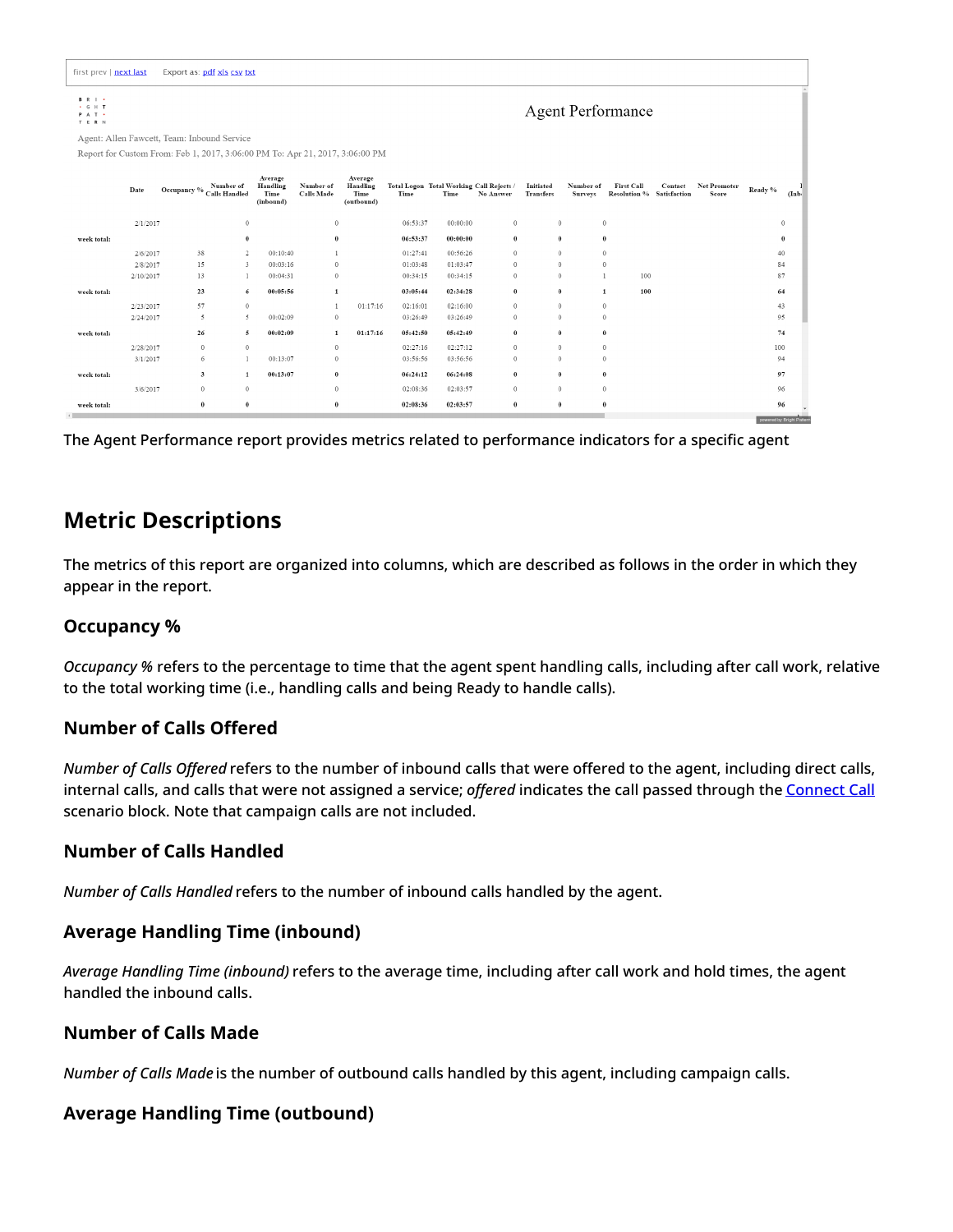*Average Handling Time (outbound)* refers to the average time, including after call work (ACW) and hold times, that the agent handled the outbound calls. This metric includes campaign calls.

## <span id="page-8-0"></span>**Total Logon Time**

*Total Logon Time* is the total time that the agent was logged on during the reporting interval.

## <span id="page-8-1"></span>**Total Working Time**

*Total Working Time* is the total time that the agent was either handling calls (including after call work) or was ready to handle calls.

### <span id="page-8-2"></span>**Call Rejects / No Answer**

*Call Rejects / No Answer* refers to the number of calls that the agent rejected and/or did not answer.

### <span id="page-8-3"></span>**Initiated Transfers**

*Initiated Transfers* is the number of calls that the agent transferred.

### <span id="page-8-4"></span>**Number of Surveys**

This metric gives the number of surveys available for calls handled by the agent during the reporting interval.

### <span id="page-8-5"></span>**First Call Resolution %**

*First Call Resolution %* refers to the percentage of surveys that indicated first call resolution relative to total number of surveys available for calls handled by the agent during the reporting interval.

## <span id="page-8-6"></span>**Contact Satisfaction**

*Contact Satisfaction* is the average of contact satisfaction marks from all surveys available for calls handled by the agent during the reporting interval.

### <span id="page-8-7"></span>**Net Promoter Score**

The *Net Promoter Score* [\(NPS](http://www.netpromoter.com/why-net-promoter/know/)) is based on the results of surveys available for calls handled by the agent during the reporting interval.

### <span id="page-8-8"></span>**Ready %**

*Ready %* is the percentage of time that the agent was ready relative to the total logon time.

### <span id="page-8-9"></span>**Busy (Inbound) %**

*Busy (Inbound) %* is the percentage of time the agent was engaged in inbound calls relative to the total logon time. This metric includes hold times but does not include ringing time or after call work time.

## <span id="page-8-10"></span>**Busy (Outbound) %**

*Busy (Outbound) %* is the percentage of time that the agent was engaged in outbound calls, including campaign calls, relative to total logon time. This metric includes dialing time and hold times but does not include after call work time.

### <span id="page-8-11"></span>**Average Ringing Time**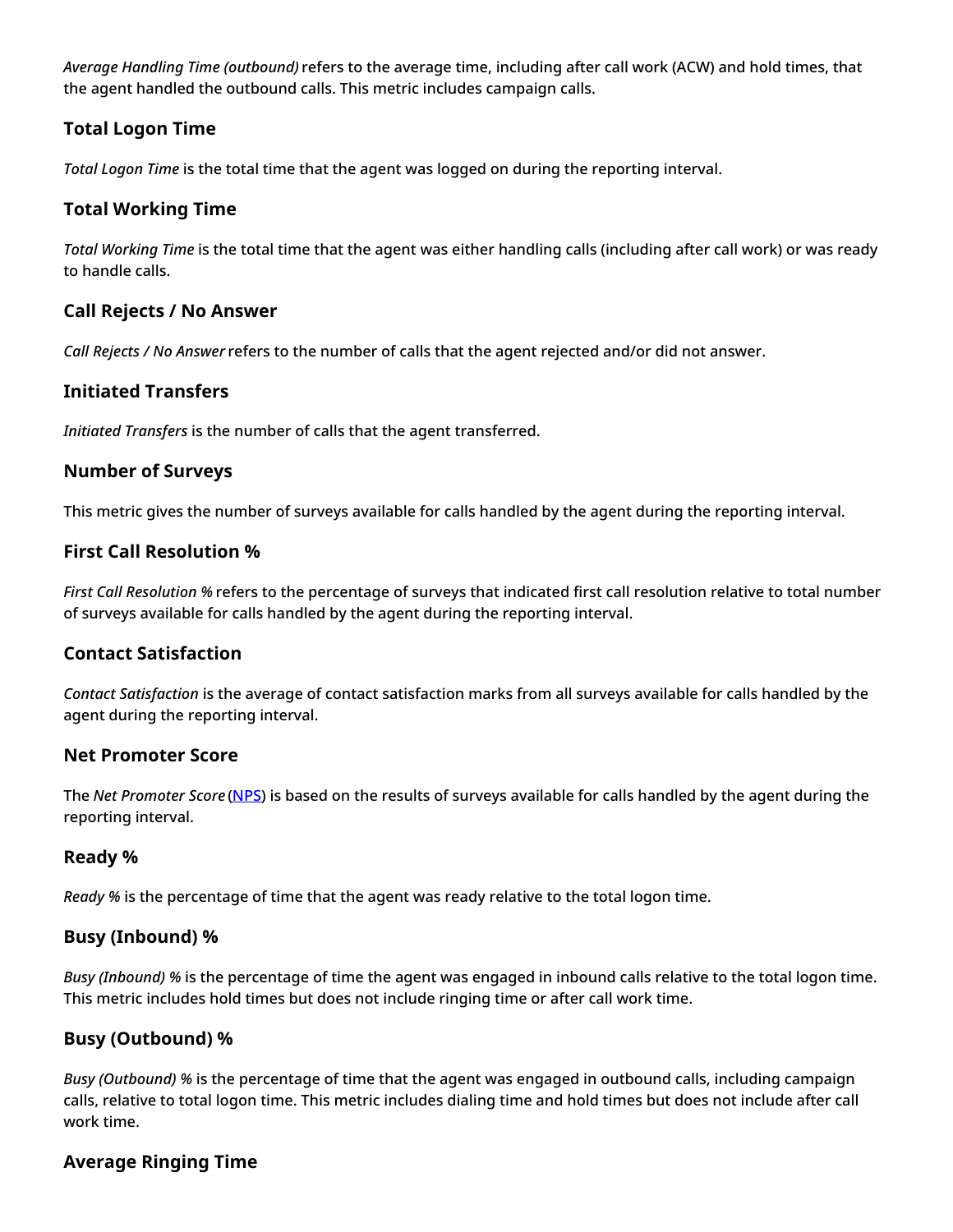*Average Ringing Time* is the average time that the agent's phone was ringing before calls were answered, abandoned, rejected, or timed out due to no answer. It also includes dialing time for non-campaign outbound calls.

## <span id="page-9-0"></span>**After Call Work %**

*After Call Work %* refers to the percentage of time that the agent spent doing after call work relative to total logon time.

## <span id="page-9-1"></span>**Co-browse**

If [co-browsing](https://help.brightpattern.com/5.3:Reporting-reference-guide/GeneralInformationAboutAggregateReports/?action=html-localimages-export#topic_surfly-integration-guide.2Fabout) with Surfly is configured, *Co-browse* displays the number of chat interactions with co-browsing sessions handled by this agent.

# <span id="page-9-2"></span>**Agent Time Allocation Report**

The *Agent Time Allocation* report shows how much time agents of selected teams spent in various activities relative to the total logon time within the reporting interval.

This report applies to agents handling interactions of all supported media types. Note, however, that this report does not take into account the *[Omni-Channel](https://help.brightpattern.com/5.3:Reporting-reference-guide/GeneralInformationAboutAggregateReports/?action=html-localimages-export#topic_contact-center-administrator-guide.2Fomni-channelrouting) Routing capacity configuration* for media-blended environments. All metrics in this report are based on the traditional agent state model, where the agent is deemed *Ready* as long as the agent does not handle any interactions at all, and becomes *100% Busy* as soon as the agent begins handling an interaction of any media type. For more information about the traditional agent state model, see section [Understanding](https://help.brightpattern.com/5.3:Reporting-reference-guide/GeneralInformationAboutAggregateReports/?action=html-localimages-export#topic_agent-guide.2Fhowtointerpretyourcurrentstateinformation) and Handling Your States of the Bright Pattern Contact Center*Agent Guide*.

first prev | next last Export as: pdf xls csv txt

**B** R I .  $\cdot$  G H T

**Agent Time Allocation** 

| Agent          | Time     | Total Logon Total Working Occupancy %<br>Time |         | <b>Busy</b> | <b>Busy</b><br>(Inbound) % (Outbound) % | Avg Ringing<br>Time | After Call<br>Work % | Ready % | All NR % |         | Lunch NR $\%$ $\,$ No answer NR<br>$\frac{0}{0}$ |
|----------------|----------|-----------------------------------------------|---------|-------------|-----------------------------------------|---------------------|----------------------|---------|----------|---------|--------------------------------------------------|
| Tracy Admin    | 09:47:30 | 09:47:15                                      | 6.7%    | 2.0%        | $0.6\%$                                 | 00:00:05            | $4.1\%$              | 93.1%   | $0.0\%$  | $0.0\%$ | $0.0\%$                                          |
| Christy Borden | 11:08:02 | 10:43:43                                      | 3.9%    | 2.0%        | $0.4\%$                                 | 00:00:05            | $1.3\%$              | 92.5%   | $3.6\%$  | 2.5%    | $0.0\%$                                          |
| David Chow     | 01:28:00 | 00:49:42                                      | $1.8\%$ | $0.0\%$     | $1.1\%$                                 | 00:00:00            | $0.0\%$              | 55.4%   | 43.5%    | $0.0\%$ | $0.0\%$                                          |
| Allen Fawcett  | 25:56:34 | 17:05:05                                      | 13.4 %  | 2.2%        | 4.8%                                    | 00:00:05            | $1.8\%$              | 57.0%   | 34.1 %   | $0.0\%$ | $0.0\%$                                          |
| Allen Hartzell | 18:09:00 | 12:01:19                                      | 26.3%   | 8.4%        | 6.3%                                    | 00:00:06            | 2.7%                 | 48.6%   | 33.8%    | $3.6\%$ | $1.0\%$                                          |
| Blanca Hesse   | 08:54:52 | 08:54:49                                      | 49.3%   | $0.2\%$     | 48.8%                                   | 00:00:01            | $0.3\%$              | 50.7%   | $0.0\%$  | $0.0\%$ | $0.0\%$                                          |
| Lola Maddox    | 00:00:17 | 00:00:00                                      | $0.0\%$ | $0.0\%$     | $0.0\%$                                 |                     | $0.0\%$              | $0.0\%$ | 100.0%   | $0.0\%$ | $0.0\%$                                          |
| Michael Nicely | 00:05:41 | 00:05:36                                      | 25.0%   | 14.1 %      | $0.0\%$                                 | 00:00:04            | 10.3%                | 73.0%   | 1.5%     | $0.0\%$ | $0.0\%$                                          |
| Antonio Staten | 05:21:50 | 05:21:33                                      | $7.0\%$ | 5.9%        | $0.0\%$                                 | 00:00:05            | $1.1\%$              | 92.8%   | 0.1%     | $0.0\%$ | $0.0\%$<br>powered by Bright Pattern             |

Report for Custom From: Feb 1, 2017, 12:00:00 AM To: Apr 22, 2017, 12:00:00 AM

The Agent Time Allocation report shows the time that agents spent doing activities relative to the total logon time

## <span id="page-9-3"></span>**Metric Descriptions**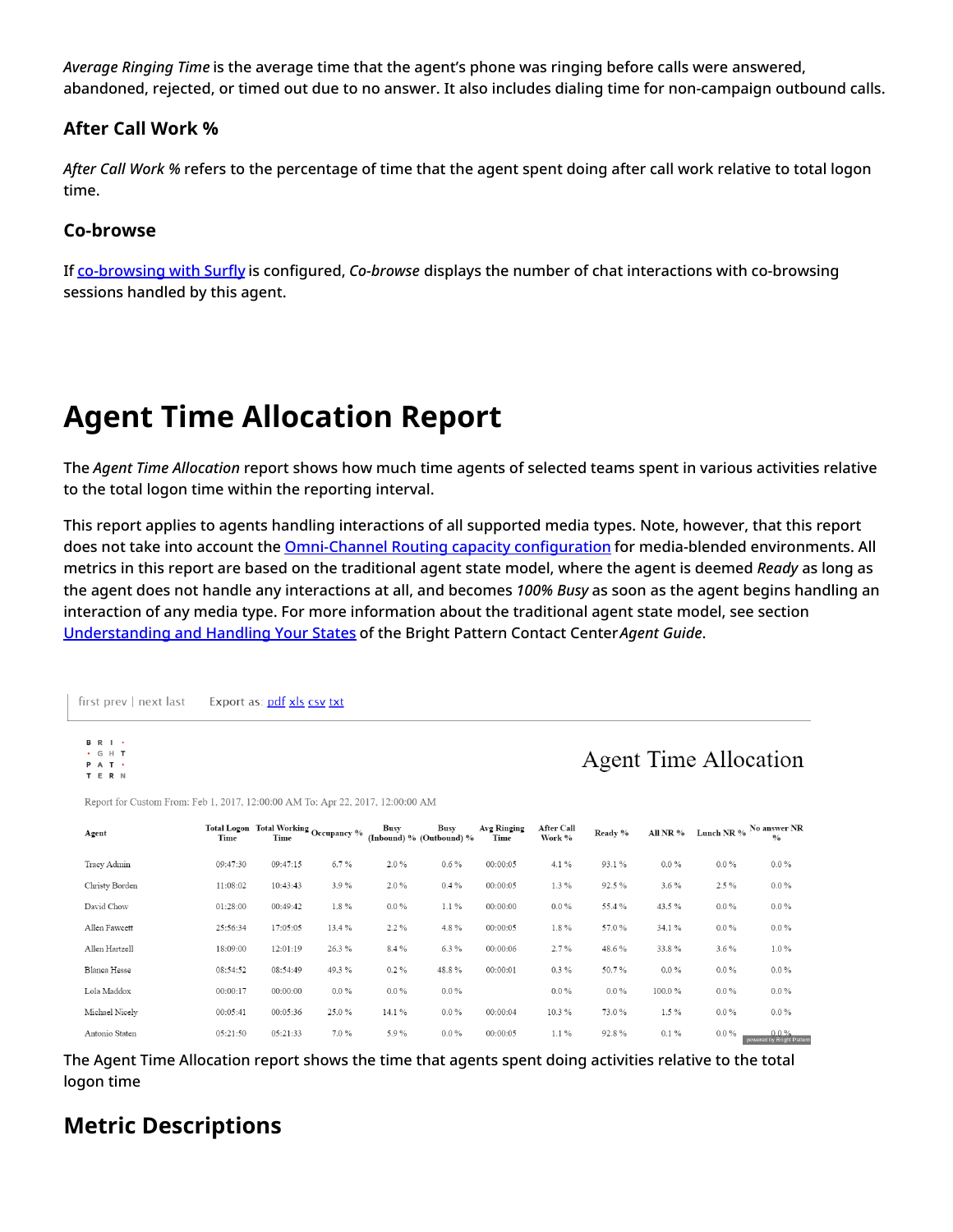The metrics of this report are organized into columns, which are described as follows in the order in which they appear in the report.

## <span id="page-10-0"></span>**Total Logon Time**

*Total Logon Time* is the total time that the agent was logged on during the reporting interval.

## <span id="page-10-1"></span>**Total Working Time**

*Total Working Time* is the total time that the agent was either handling calls (including after call work) and ready to handle calls.

## <span id="page-10-2"></span>**Occupancy %**

*Occupancy %* is the percentage of time that the agent spent handling calls (including after call work) relative to the total working time (i.e., handling calls and being ready to handle calls).

## <span id="page-10-3"></span>**Busy (Inbound) %**

*Busy (Inbound) %* is the percentage of time that the agent was engaged in inbound calls relative to the total logon time. This metric includes hold times but does not include ringing time or after call work time.

## <span id="page-10-4"></span>**Busy (Outbound) %**

*Busy (Outbound) %* is the percentage of time that the agent was engaged in outbound calls (including campaign calls) relative to total logon time. This metric includes dialing time and hold times but does not include after call work time.

## <span id="page-10-5"></span>**Average Ringing Time**

*Average Ringing Time* is the average time that the agent's phone was ringing before calls were answered, abandoned, rejected, or timed out due to no answer. It also includes dialing time for non-campaign outbound calls.

## <span id="page-10-6"></span>**After Call Work %**

*After Call Work %* is the percentage of time that the agent spent doing after call work relative to the total logon time.

### <span id="page-10-7"></span>**Ready %**

*Ready %* is the percentage of time that the agent was*Ready* relative to the total logon time.

### <span id="page-10-8"></span>**All NR %**

*All NR %* is the percentage of time that the agent was*Not Ready* for any reason relative to the total logon time.

### <span id="page-10-9"></span>**Lunch NR %**

*Lunch NR %* is the percentage of time that the agent was*Not Ready* for reason "Lunch" relative to the total logon time.

### <span id="page-10-10"></span>**No answer NR %**

*No answer NR %* is the percentage of time that the agent was in the forced*Not Ready* state after failing to answer an alerting service call relative to the total logon time.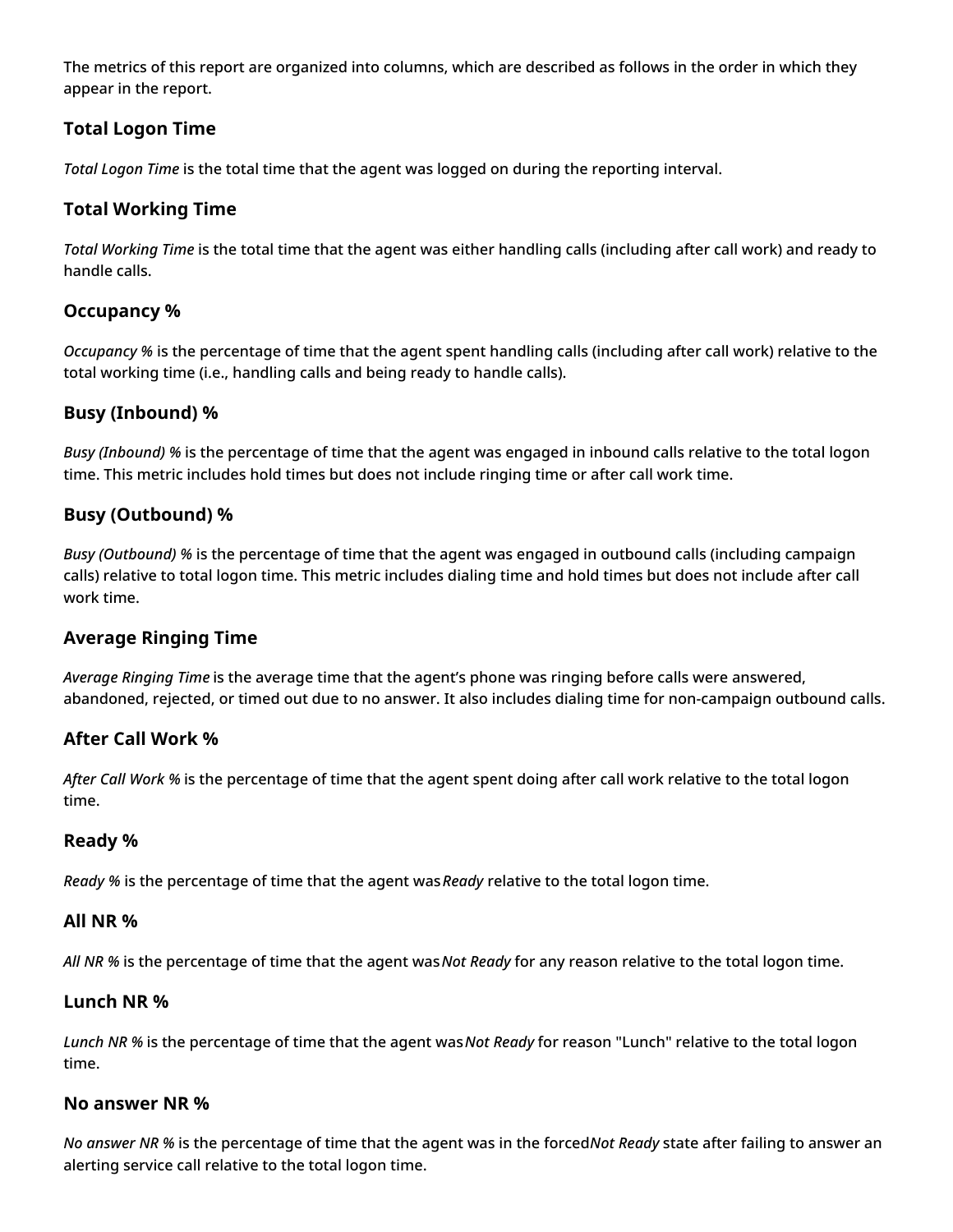# <span id="page-11-0"></span>**Campaign in Time Report**

The *Campaign in Time* report provides a set of key performance indicators for a selected outbound campaign.

| <b>BRI-</b><br>$+$ G H T<br>PAT -<br>TERN<br>Start time: 04/16/2017 12:00 AM<br>End time: 04/23/2017 12:00 AM |       |                               | Campaign In Time    |            |      |                                   |       |            |          |       |                                             |          |          |                                                      |          |       |                           |  |
|---------------------------------------------------------------------------------------------------------------|-------|-------------------------------|---------------------|------------|------|-----------------------------------|-------|------------|----------|-------|---------------------------------------------|----------|----------|------------------------------------------------------|----------|-------|---------------------------|--|
|                                                                                                               | null  | Records<br>Completed          | Records<br>Excluded | Dialed     |      | Avg Calling<br>Rate Live Answered | ASR % | Abandoned  | Dropped  |       | Handled Avg Connection Avg Handling<br>Time | Time     |          | Avg Talk Time Avg Hold Time Avg ACW Time Occupancy % |          |       | Min Agents                |  |
| <b>Customer Service</b>                                                                                       | April | 69106                         | 3261                | 317140     | 34.2 | 62641                             | 19.8% | 202        | 10857    | 51582 | 00:00:00                                    | 00:00:35 | 00:00:28 | 00:00:00                                             | 00:00:07 | 84.2% | $\theta$                  |  |
| <b>Holidays &amp; After Hours</b>                                                                             | April | $\mathbf{0}$                  | $\Omega$            | $^{\circ}$ | 0.0  | $^{\circ}$                        |       | $\sqrt{2}$ | $\theta$ |       |                                             |          |          |                                                      |          |       |                           |  |
|                                                                                                               |       | $\mathbb{R}$                  |                     |            |      |                                   |       |            |          |       |                                             |          |          |                                                      |          |       |                           |  |
|                                                                                                               |       |                               |                     |            |      |                                   |       |            |          |       |                                             |          |          |                                                      |          |       |                           |  |
|                                                                                                               |       |                               |                     |            |      |                                   |       |            |          |       |                                             |          |          |                                                      |          |       |                           |  |
|                                                                                                               |       | T                             |                     |            |      |                                   |       |            |          |       |                                             |          |          |                                                      |          |       |                           |  |
|                                                                                                               |       | T                             |                     |            |      |                                   |       |            |          |       |                                             |          |          |                                                      |          |       |                           |  |
|                                                                                                               |       |                               |                     |            |      |                                   |       |            |          |       |                                             |          |          |                                                      |          |       |                           |  |
|                                                                                                               |       | T<br>$\overline{\phantom{a}}$ |                     |            |      |                                   |       |            |          |       |                                             |          |          |                                                      |          |       | powered by Bright Pattern |  |

Outbound campaign metrics are shown in the Campaign in Time report

## <span id="page-11-1"></span>**Metric Descriptions**

The metrics of this report are organized into columns, which are described as follows in the order in which they appear in the report.

#### **Records Completed**

*Records Completed* provides the number of campaign records completed within the reporting interval for which at least one number was dialed.

#### **Records Excluded**

*Records Excluded* provides the number of campaign records completed within the reporting interval for which no attempts were made because of Do Not Call (DNC) match or filter exclusion.

#### **Dialed**

*Dialed* provides the number of campaign calls that were attempted in the reporting interval.

#### **Avg Calling Rate**

*Avg Calling Rate* provides the number of campaign calls that were attempted in the reporting interval divided by the number of minutes in this interval.

#### **Live Answered**

*Live Answered* refers to the number of campaign calls that were answered by called parties.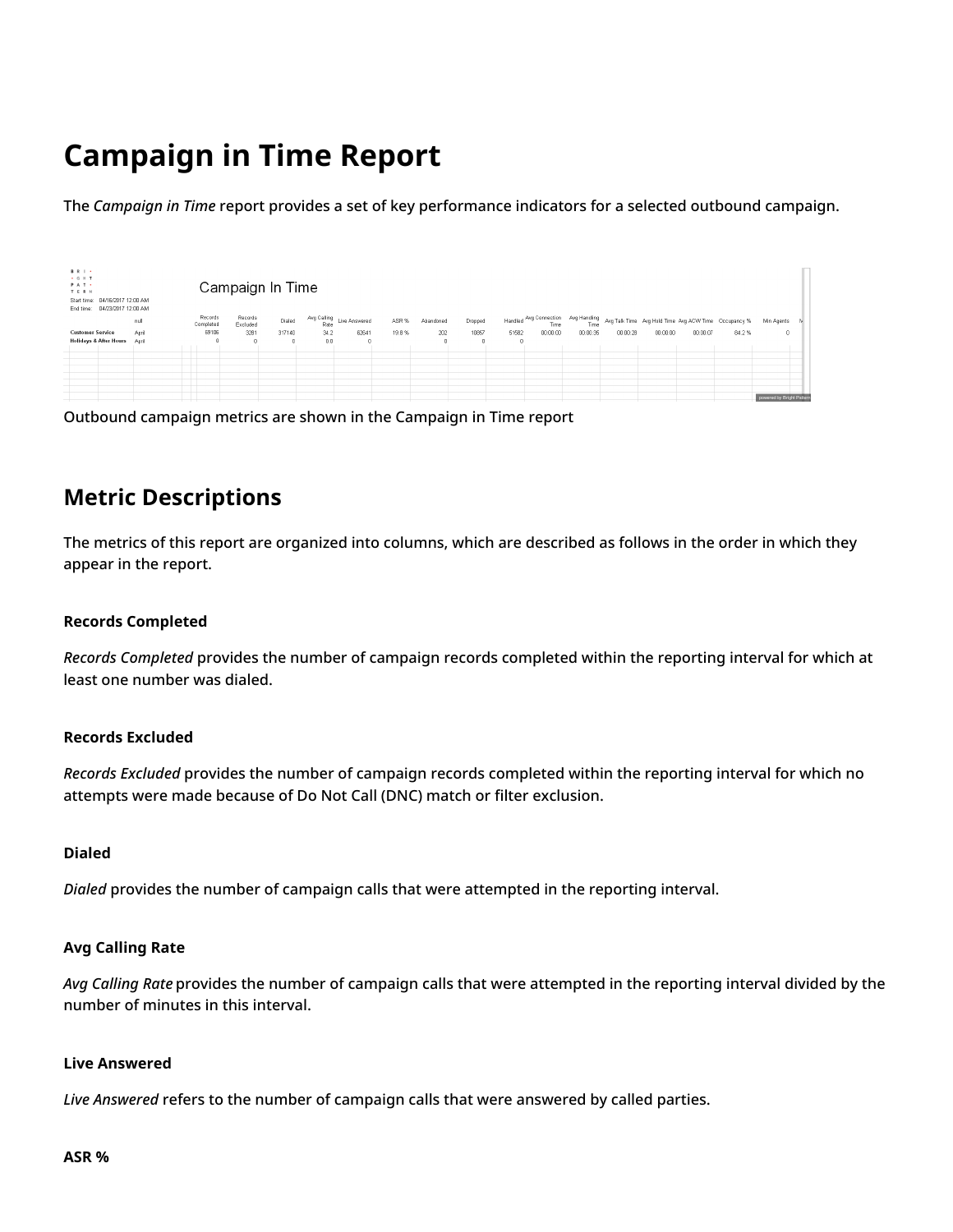*ASR %* is the average success rate, which is shown as the percentage of answered calls relative to the total number of attempts.

#### **Abandoned**

*Abandoned* provides the number of campaign calls that were abandoned (i.e., terminated by the called party after answer while waiting to be connected to an agent).

#### **Dropped**

*Dropped* gives the number of answered campaign calls that were disconnected by the system.

#### **Handled**

*Handled* provides the number of campaign calls that were answered by agents

#### **Avg Connection Time**

*Avg Connection Time* is the average time in which the calls that were answered by the called parties were connected to agents.

#### **Avg Handle Time**

*Avg Handle Time* is the average time that answered calls to this service were handled by agents. This metric includes hold time and after-call-work time.

#### **Avg Talk Time**

This metric gives the average talk time for the calls to this service that were answered.

#### **Avg Hold Time**

*Avg Hold Time* is the average hold time for the calls to this service that were put on hold at any time during their handling.

#### **Avg ACW Time**

*Avg ACW Time* is the average after-call-work time for the calls to this service.

### **Occupancy %**

*Occupancy %* refers to the percentage of time that agents spent handling calls of this campaign (including after call work) relative to the total working time (i.e., the time spent handling calls for all campaigns/services and time in the *Ready* state).

### **Max Agents**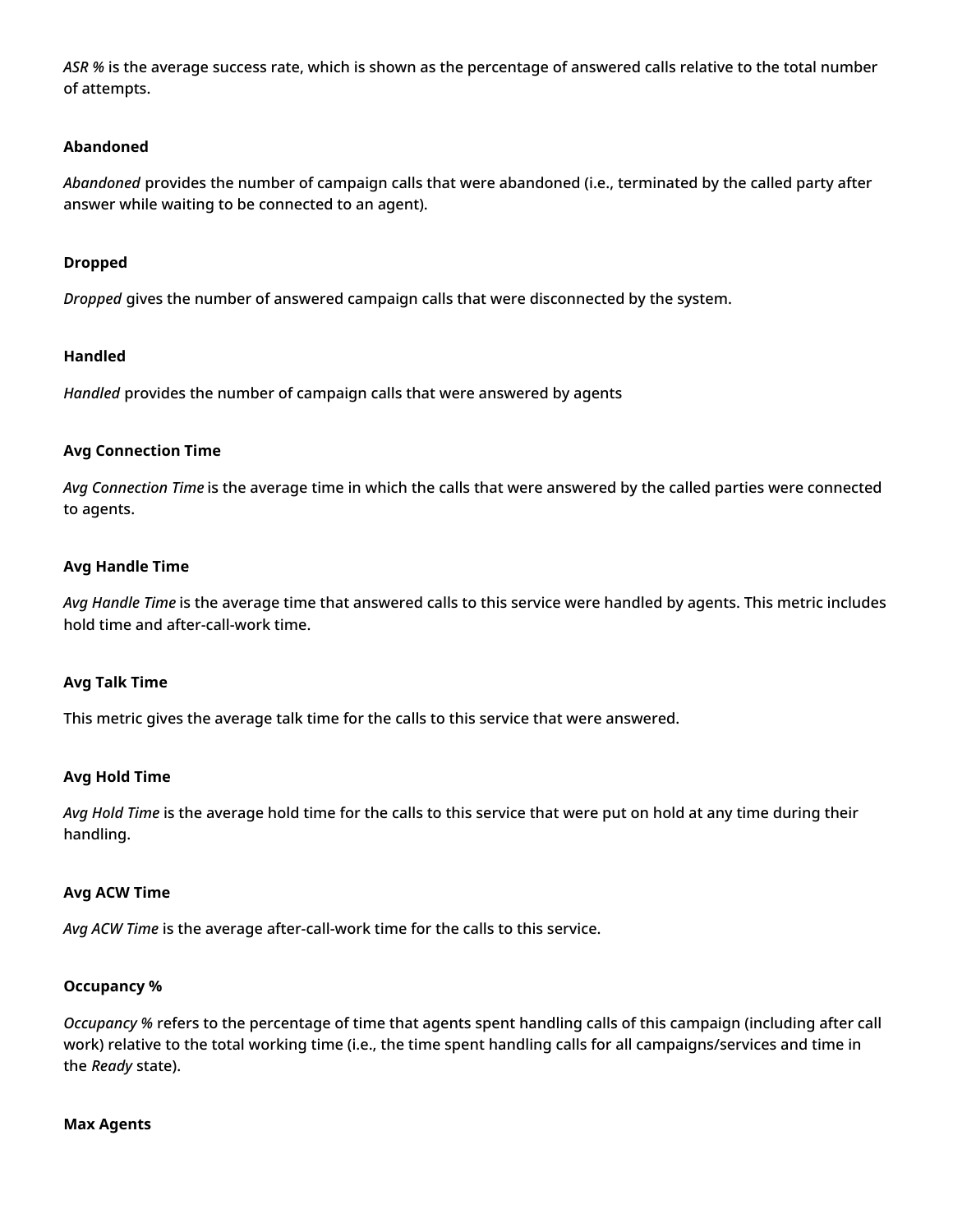For each team associated with this campaign, *Max Agents* is the maximum number of agents logged on simultaneously within the given reporting subinterval.

#### **Min Agents**

For each team associated with this campaign, *Min Agents* is the minimum number of agents logged on simultaneously within the given reporting subinterval.

#### **FTE**

For each team associated with this campaign, *FTE* is the total login time of all agents during the reporting interval divided by the length of the interval.

#### **Preview Records Viewed**

*Preview Records Viewed* is the number of preview records that were reviewed by agents.

### **Avg Preview Time**

*Avg Preview Time* is the average time the preview records were reviewed by agents.

# <span id="page-13-0"></span>**Monthly Concurrent Users Report**

The *Monthly Concurrent Users* report offers a visual representation of the maximum number of users that were logged into the system via the Agent Desktop application on each day within the selected month. Days without any users logged on are skipped.

Note that your report will not look exactly like the example shown because the properties of your report are dependent on the Agent Desktop users for your tenant.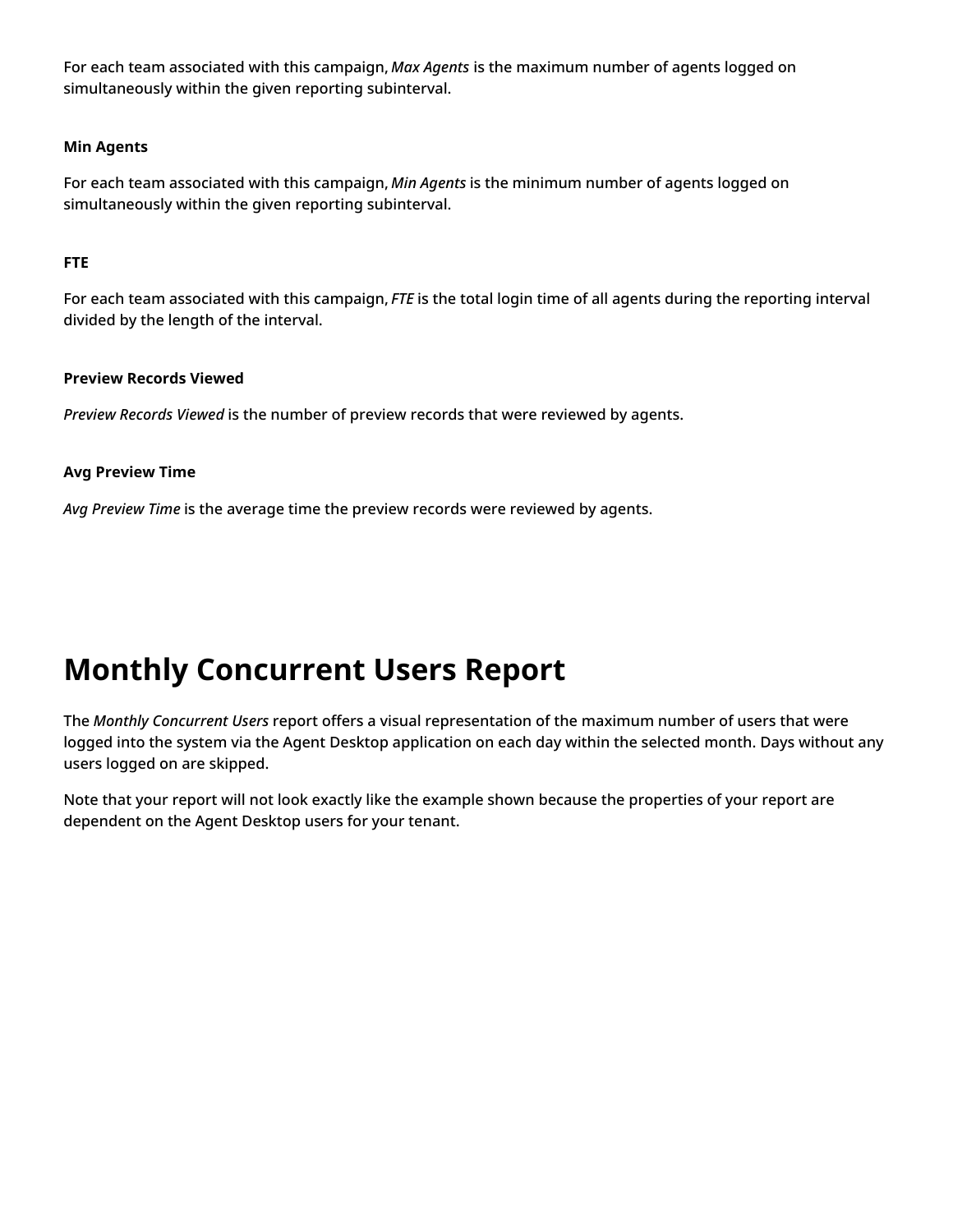

The Monthly Concurrent Users report shows the maximum number of users that were logged in each day

# <span id="page-14-0"></span>**Dispositions in Time Report**

The *Dispositions in Time* report provides a breakdown of calls associated with the selected service or campaign by the applied [disposition](https://help.brightpattern.com/5.3:Reporting-reference-guide/GeneralInformationAboutAggregateReports/?action=html-localimages-export#topic_contact-center-administrator-guide.2Fdispositionstab). This report applies to services of all supported media types.

**Note**: If you run service reports for time periods when you had old or discontinued services, the names of these services will be displayed; this includes deleted services. The reports for these time periods will show that you had interactions as well as the service names you had at that time. Note that if you do not have any activity on these services within 30 days, the system will display the service names in italics; the system will not show the names at all after 90 days without activity.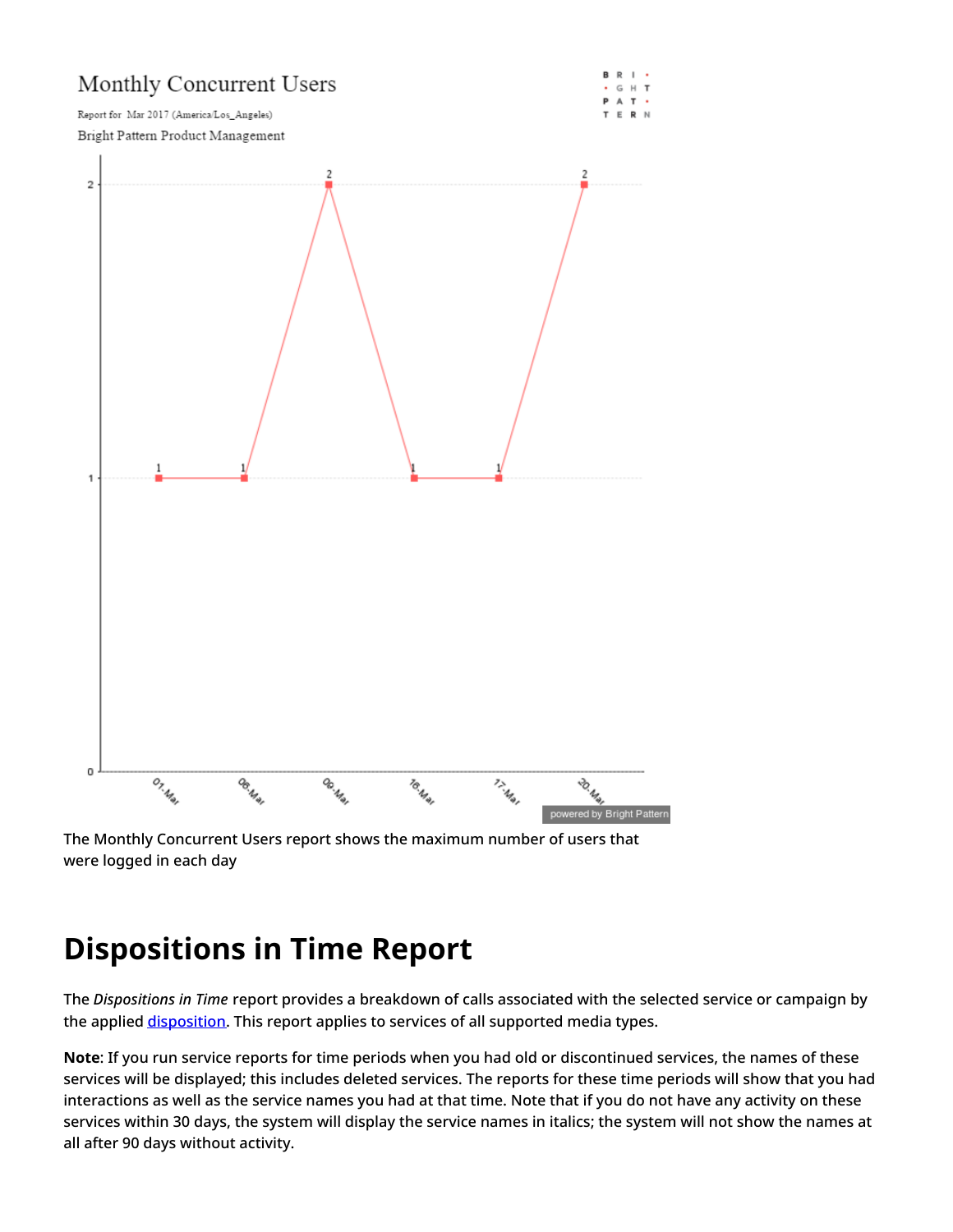**B** R I +

| $\cdot$ G H T<br>PAT .<br>T E R N | Dispositions In Time By Service            |                     |               |                          |               |                          |         |          |         |                |      |                |               |              |               |                           |
|-----------------------------------|--------------------------------------------|---------------------|---------------|--------------------------|---------------|--------------------------|---------|----------|---------|----------------|------|----------------|---------------|--------------|---------------|---------------------------|
| Start Time:<br>End Time:          | 02/01/2017 12:00 AM<br>04/23/2017 12:00 AM |                     |               |                          |               |                          |         |          |         |                |      |                |               |              |               |                           |
|                                   |                                            | Disposition Not Set | $\frac{9}{4}$ | Dropped while<br>talking | $\frac{9}{6}$ | Need more<br>information | $\%$    | No agent | $\%$    | Offer rejected | $\%$ | Problem solved | $\frac{9}{6}$ | Product sold | $\frac{9}{6}$ | Total<br>processed        |
| <b>Email Service</b>              | March                                      | $\circ$             | 0.0%          | $\circ$                  | 0.0%          |                          | 87.5%   | 0        | $0.0\%$ | $\circ$        | 0.0% |                | 12.5%         | $\circ$      | 0.0%          | 8                         |
| <b>Inbound Service</b>            | February                                   |                     | 63.6%         |                          | 9.1%          | 0                        | $0.0\%$ | 3        | 27.3%   | $\circ$        | 0.0% | 0              | 0.0%          | $\mathbf{0}$ | 0.0%          | $_{\rm n}$                |
|                                   | March                                      |                     | 100.0%        | $\circ$                  | $0.0\%$       | $\circ$                  | $0.0\%$ | $\circ$  | $0.0\%$ | $\circ$        | 0.0% | $\circ$        | 0.0%          | $\circ$      | 0.0%          | 5                         |
| New Chat Service                  | February                                   | 43                  | 82.7%         |                          | 9.6%          | $\circ$                  | $0.0\%$ | $\circ$  | $0.0\%$ |                | 1.9% | $\circ$        | 0.0%          | $\ddot{3}$   | 5.8%          | 52                        |
|                                   | March                                      |                     | 100.0%        | $\Omega$                 | 0.0%          | $\Omega$                 | $0.0\%$ | $\theta$ | 0.0%    | $\theta$       | 0.0% | $\circ$        | 0.0%          | $\Omega$     | 0.0%          | $\overline{4}$            |
|                                   |                                            |                     |               |                          |               |                          |         |          |         |                |      |                |               |              |               |                           |
|                                   |                                            |                     |               |                          |               |                          |         |          |         |                |      |                |               |              |               | powered by Bright Pattern |

The Dispositions in Time report shows the calls associated with the service or campaign per disposition

## <span id="page-15-0"></span>**Metric Descriptions**

The metrics of this report are organized into columns, which are described as follows in the order in which they appear in the report.

#### **Disposition name**

*Disposition name* provides the number of interactions whose processing ended with the given disposition. (The report will provide a column for each disposition applied during the reporting interval.)

#### **Disposition name %**

*Disposition name %* is the percentage of interactions whose processing ended with the given disposition relative to *Total processed*. (The report will provide a column for each disposition applied during the reporting interval.)

#### **Total processed**

*Total processed* is the total number of interactions processed in the given reporting interval. For outbound and blended services, this metric includes all campaign call attempts.

# <span id="page-15-1"></span>**Email Service Report**

The *Email Service* report provides key performance indicators for services of email media types.

**Note**: If you run service reports for time periods when you had old or discontinued services, the names of these services will be displayed; this includes deleted services. The reports for these time periods will show that you had interactions as well as the service names you had at that time. Note that if you do not have any activity on these services within 30 days, the system will display the service names in italics; the system will not show the names at all after 90 days without activity.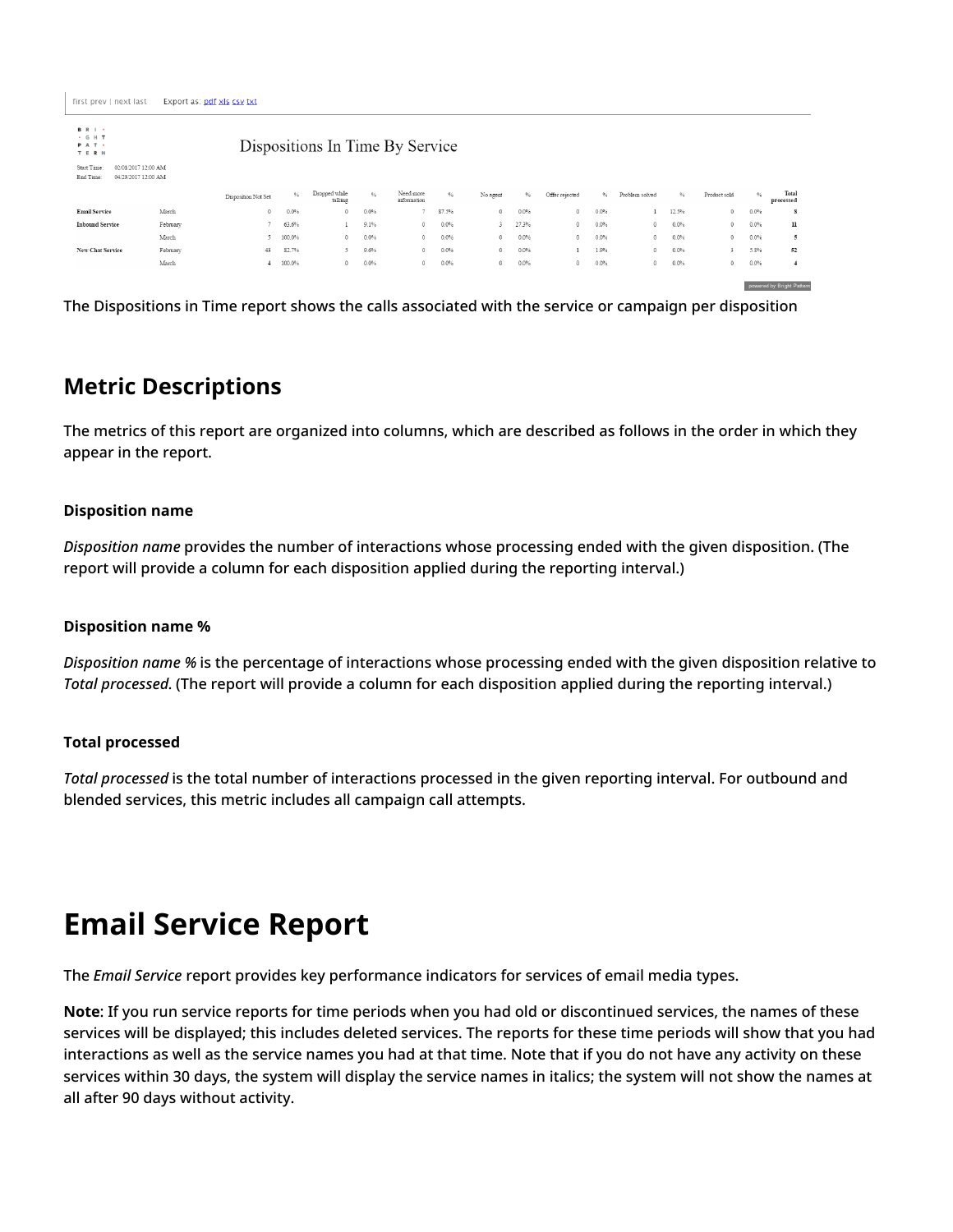| <b>BRI</b><br>. G H T<br>PAT .<br>TERN<br>Report for Custom From: Feb 1, 2017, 11:52:00 PM To: Apr 22, 2017, 11:52:00 PM |          |                         |                |    |         |          |                                                                    |         |        |          |                                       |    |               |                 | Email Service             |
|--------------------------------------------------------------------------------------------------------------------------|----------|-------------------------|----------------|----|---------|----------|--------------------------------------------------------------------|---------|--------|----------|---------------------------------------|----|---------------|-----------------|---------------------------|
| Service                                                                                                                  | Received | Received by<br>transfer | service change |    |         | New      | Received by Received New Carried over Carried Over Total processed | Replied | Closed |          | Transferred Service Changed Remaining |    | Average Reply | Replied in SL % | Outbound Sent             |
| Email Service                                                                                                            | 17       |                         |                | 11 | $\circ$ | $\Omega$ | J.                                                                 |         |        | $\circ$  | $^{\circ}$                            | 13 | 00:10:52      | 100             | $\circ$                   |
| total:                                                                                                                   | 17       | $\Omega$                |                | 11 | $\circ$ | $\Omega$ | -4                                                                 |         |        | $\Omega$ | $^{\circ}$                            | 13 | 00:10:52      | 100             | 6                         |
|                                                                                                                          |          |                         |                |    |         |          |                                                                    |         |        |          |                                       |    |               |                 | powered by Bright Pattern |

Performance indicators for email services

## <span id="page-16-0"></span>**Metric Descriptions**

The metrics of this report are organized into columns, which are described as follows in the order in which they appear in the report.

#### **Received**

*Received* provides the total number of inbound emails that requested this service in the given reporting interval (including both new emails and emails related to existing threads). Interactions received via transfer or service change are excluded.

#### **Received New**

*Received New* provides the number of new inbound emails that requested this service in the given reporting interval. This metric excludes emails related to existing email threads, as well as interactions received via transfer or service change.

#### **Received by transfer**

*Received by transfer* provides the number of inbound emails that requested this service via transfer. Interactions received via service change are excluded.

#### **Received by service change**

*Received by service change* provides the number of inbound emails that were received via recategorization by agents (i.e., the agent changed an originally assigned email service to this service and continued processing the interaction).

#### **Carried Over**

*Carried Over* provides the total number of emails that arrived at this service at any time before the given reporting interval and remained unprocessed at the beginning of the interval (including both new emails and emails related to existing threads).

#### **Carried Over New**

*Carried Over New* provides the number of new emails that arrived at this service at any time before the given reporting interval and remained unprocessed at the beginning of the interval (emails related to existing email threads are excluded).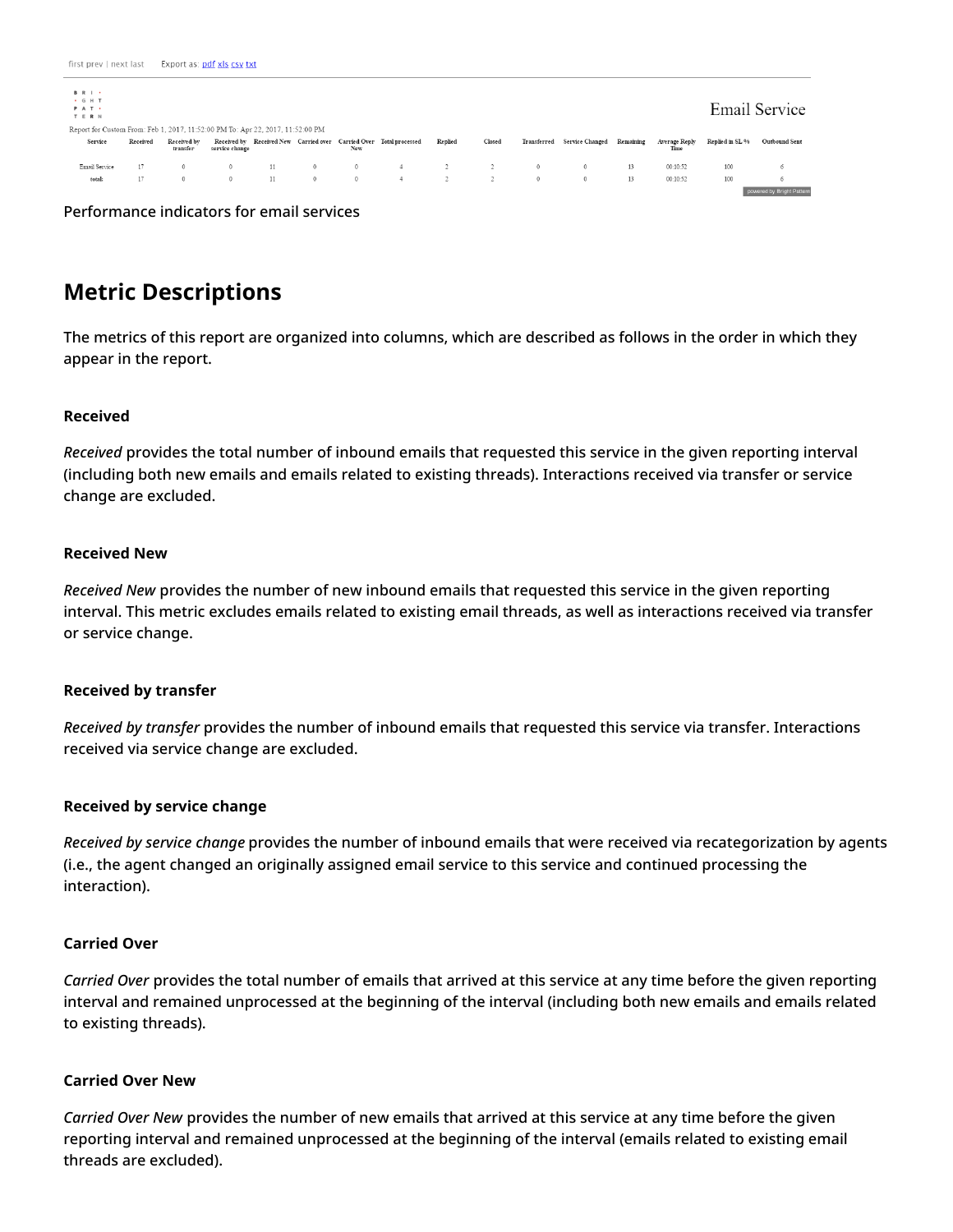#### **Processed - Total**

*Processed - Total* provides the number of inbound emails that were completed by any method within the given reporting interval. This total is the sum of *Replied*, *Closed*, *Transferred*, and *Service Changed*.

#### **Processed - Replied**

*Processed - Replied* provides the number of inbound emails that were replied to within the given reporting interval (including emails that were forwarded). Note that only the first reply is counted. Possible follow-up email messages related to previously replied emails are considered outbound emails and are counted by the *OUT Sent* metric.

#### **Processed – Closed**

*Processed – Closed* provides the number of inbound emails that were closed without reply by agents within the given reporting interval.

#### **Processed – Transferred**

*Processed – Transferred* provides the number of inbound emails that were transferred to other services within the given reporting interval.

#### **Processed – Service Changed**

*Processed – Service Changed* provides the number of inbound emails that were recategorized by agents (i.e., the agent changed this service to another email service and continued processing the interaction).

#### **Remaining**

*Remaining* provides the number of inbound emails that were not completed at the end of reporting interval.

#### **Avg Reply Time**

*Avg Reply Time* is the average reply time for inbound emails. The time is measured from the moment the email is placed in the service queue to the moment when the first meaningful reply is sent.

#### **Replied in SL %**

*Replied in SL %* refers to the percentage of emails for which the first meaningful reply was sent within the [predefined](https://help.brightpattern.com/5.3:Reporting-reference-guide/GeneralInformationAboutAggregateReports/?action=html-localimages-export#topic_contact-center-administrator-guide.2Femailtab) service level threshold relative to all replied emails. Note that when compared with the service level threshold, the reply time excludes the time that is outside of the hours of operation specified for the given service.

#### **Outbound Sent**

*Outbound Sent* provides the total number of outbound emails that were sent within the given reporting interval. This metric includes both new outbound emails and possible follow-up email messages related to existing threads.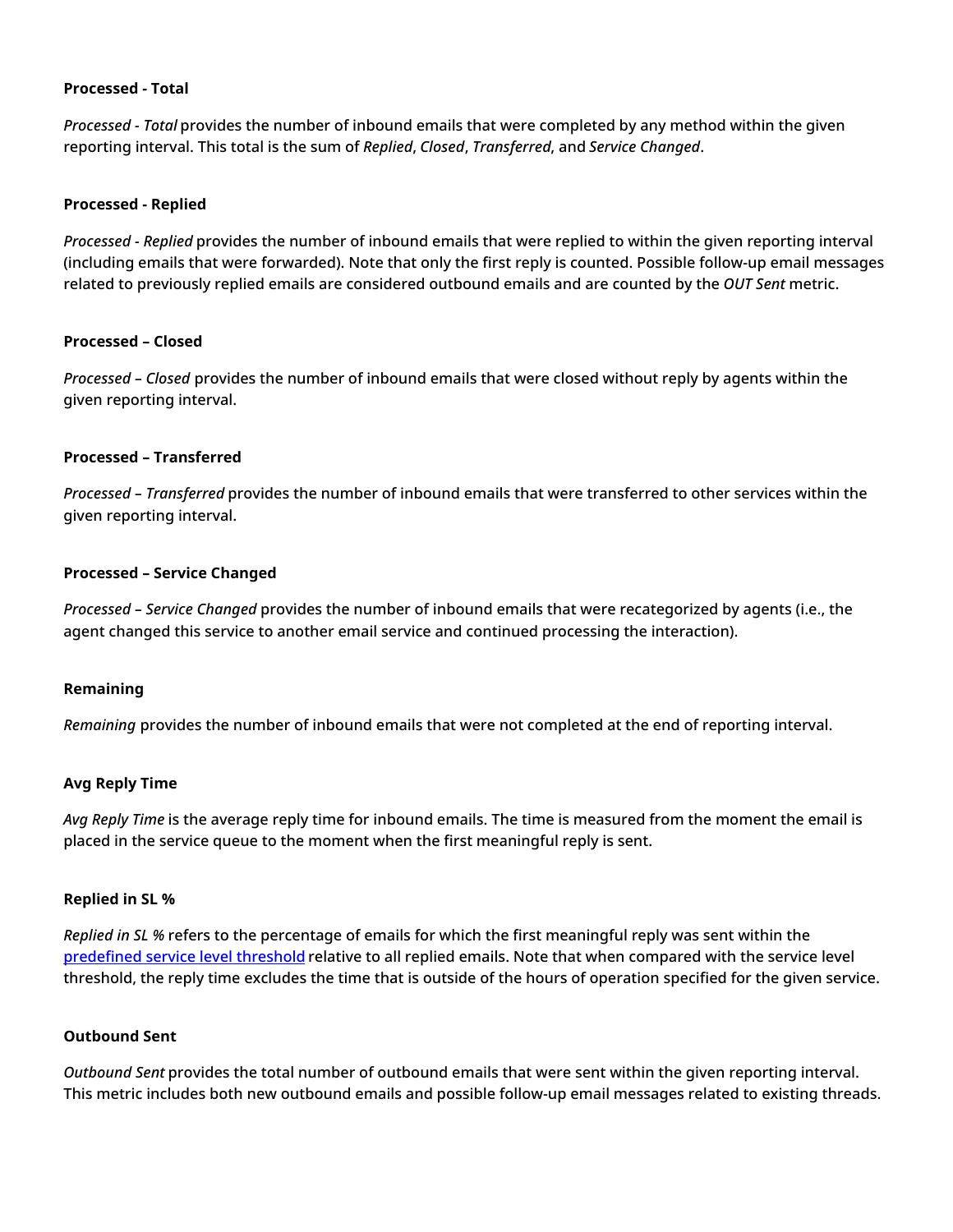# <span id="page-18-0"></span>**Intra-Team by Service Report**

This report provides service-call-handling metrics for selected agent(s) of selected teams. Call related to specific services are reported separately. Only the services associated with the selected teams are included. Direct calls, including transfers, are reported separately in the last section of the report.

All interaction-related metrics in this report are calculated for call and chat media types. For agents' email metrics, use the Agent Email [Report](https://help.brightpattern.com/5.3:Reporting-reference-guide/GeneralInformationAboutAggregateReports/?action=html-localimages-export#topic_reporting-reference-guide.2Fagentemailreport).

## <span id="page-18-1"></span>**Metric Descriptions**

## <span id="page-18-2"></span>**Number of Calls Handled**

*Number of Calls Handled* is the total number of inbound calls to the given service handled by the agent.

## <span id="page-18-3"></span>**Average Handling Time (Inbound)**

*Average Handling Time (Inbound)* is the average handling time, including after call work, for inbound calls to the given service.

## <span id="page-18-4"></span>**Number of Calls Made**

*Number of Calls Made* is the total number of outbound calls associated with the given service handled by the agent.

## <span id="page-18-5"></span>**Average Handling Time (Outbound)**

*Average Handling Time (Outbound)* is the average handling time, including after call work, for outbound calls associated with the given service.

## <span id="page-18-6"></span>**Number of Surveys**

*Number of Surveys* is the number of surveys available for calls to the given service handled by the agent.

## <span id="page-18-7"></span>**First Call Resolution %**

*First Call Resolution %* is the percentage of surveys that indicated first call resolution relative to the total number of surveys available for calls to the given service handled by the agent.

## <span id="page-18-8"></span>**Contact Satisfaction**

*Contact Satisfaction* is the average of contact satisfaction marks from all surveys available for calls to the given service handled by the agent.

## <span id="page-18-9"></span>**Net Promoter Score**

The *Net Promoter Score* (NPS) is based on the results of surveys available for calls to the given service handled by the agent. For more information about NPS, see <http://www.netpromoter.com/why-net-promoter/know/>

## <span id="page-18-10"></span>**Agent Abandons**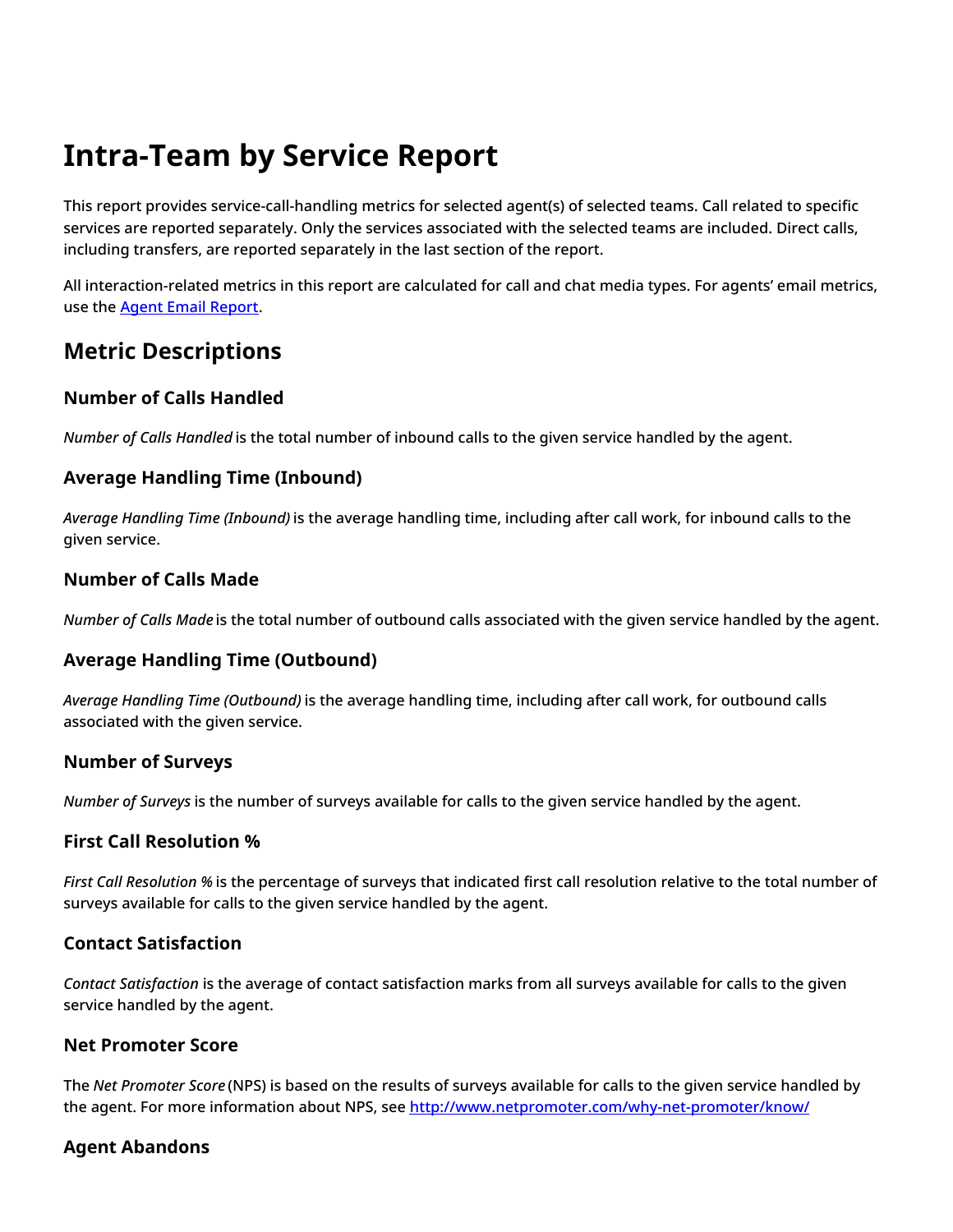*Agent Abandons* is the number of inbound calls to the given service that the agent answered and terminated within 10 seconds.

## <span id="page-19-0"></span>**Call Rejects / No Answer**

*Call Rejects / No Answer* is the number of inbound calls to the given service that the agent rejected and/or did not answer.

## <span id="page-19-1"></span>**Initiated Transfers**

*Initiated Transfers* is the number of calls to the given service that the agent transferred.

# <span id="page-19-2"></span>**Intra-Team Performance Report**

This report provides general performance metrics for selected agents of selected teams.

All interaction-related metrics in this report are calculated for call and chat media types. For agents' email metrics, use the **Agent Email [Report](https://help.brightpattern.com/5.3:Reporting-reference-guide/GeneralInformationAboutAggregateReports/?action=html-localimages-export#topic_reporting-reference-guide.2Fagentemailreport)**.

## <span id="page-19-3"></span>**Metric Descriptions**

## <span id="page-19-4"></span>**Occupancy %**

*Occupancy %* is the percentage to time that the agent spent handling calls, including after call work, relative to the total working time (i.e., handling calls and being ready to handle calls).

## <span id="page-19-5"></span>**Average Handling Time (Inbound)**

*Average Handling Time (Inbound)* is the average handling time, including after call work, for inbound calls.

## <span id="page-19-6"></span>**Average Handling Time (Outbound)**

*Average Handling Time (Outbound)* is the average handling time, including after call work, for outbound calls.

## <span id="page-19-7"></span>**Total Logon Time**

*Total Logon Time* is the total time that the agent was logged on during the reporting interval.

## <span id="page-19-8"></span>**Number of Surveys**

These are the *number of surveys* available for calls handled by the agent.

## <span id="page-19-9"></span>**First Call Resolution %**

*First Call Resolution %* is the percentage of surveys that indicated first call resolution relative to the total number of surveys available for calls handled by the agent.

## <span id="page-19-10"></span>**Contact Satisfaction**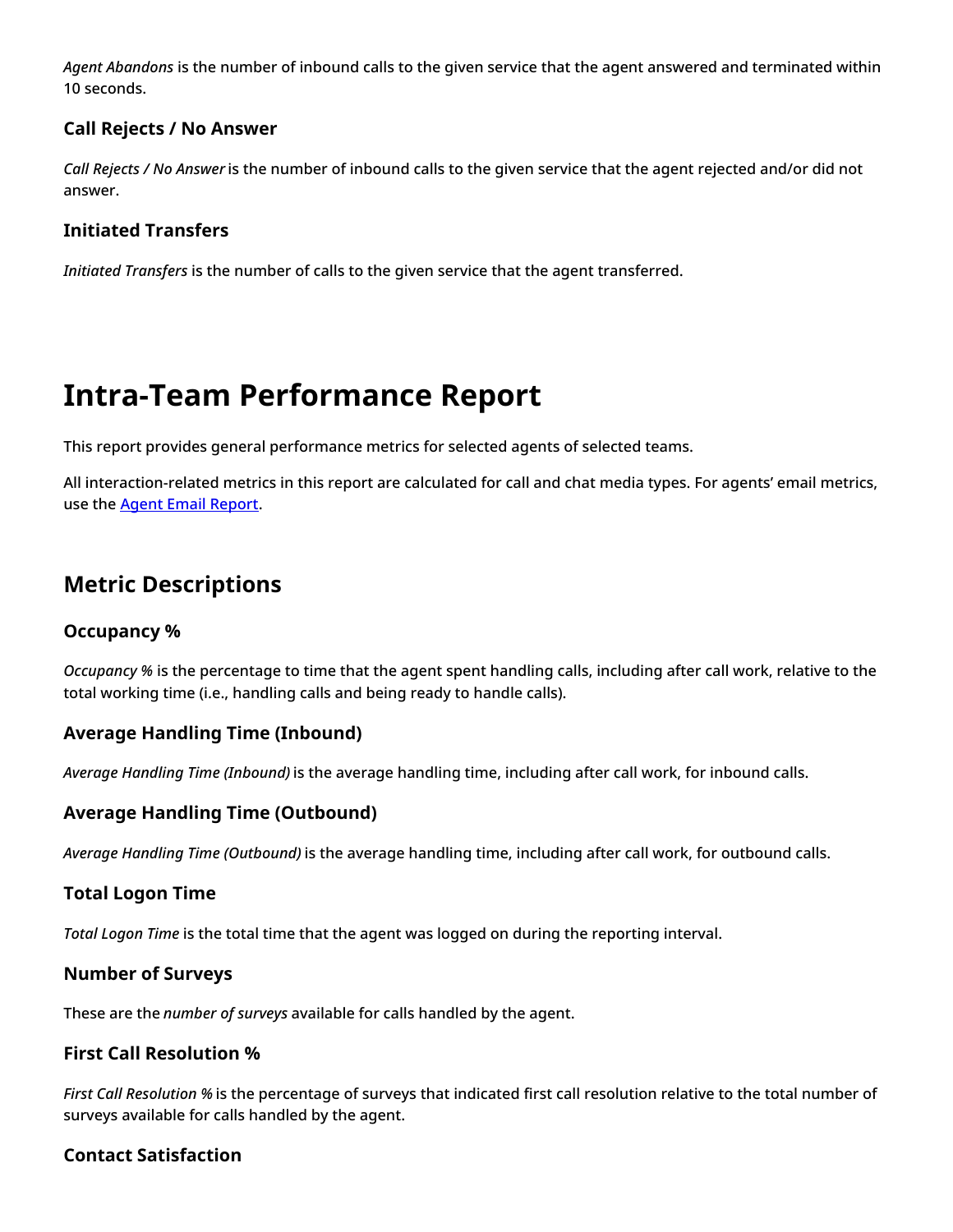*Contact Satisfaction* is the average of contact satisfaction marks from all surveys available for calls handled by the agent.

### <span id="page-20-0"></span>**Net Promoter Score**

The *Net Promoter Score* (NPS) is based on the results of surveys available for calls handled by the agent. For more information about NPS, see <http://www.netpromoter.com/why-net-promoter/know/>

## <span id="page-20-1"></span>**Call Rejects**

*Call Rejects* is the number of inbound calls that the agent actively rejected.

## <span id="page-20-2"></span>**Initiated Transfers**

*Initiated Transfers* is the number of calls that the agent transferred.

# <span id="page-20-3"></span>**Requested Skills Report**

This report shows demand for different skills defined in your contact center. The skills are arranged according to their groups, and the report shows requests for each individual skill and the totals for the group. Note that if a call requested several skills, it will be counted separately for each requested skill in all metrics of this report. Metrics in this report include campaign calls.

All metrics in this report are calculated for interactions of call and chat media types only.

**Note**: If you run service reports for time periods when you had old or discontinued services, the names of these services will be displayed; this includes deleted services. The reports for these time periods will show that you had interactions as well as the service names you had at that time. Note that if you do not have any activity on these services within 30 days, the system will display the service names in italics; the system will not show the names at all after 90 days without activity.

## <span id="page-20-4"></span>**Metric Descriptions**

## <span id="page-20-5"></span>**Average Speed of Answer**

*Average Speed of Answer* is the average time that answered calls requesting this skill spent waiting in the service queue and were ringing the desktop before being answered.

## <span id="page-20-6"></span>**Number of Calls Received**

*Number of Calls Received* is the total number of calls that requested this skill in the given reporting interval.

## <span id="page-20-7"></span>**Number of Calls Queued**

*Number of Calls Queued* is the number of calls requesting this skill that entered the queue.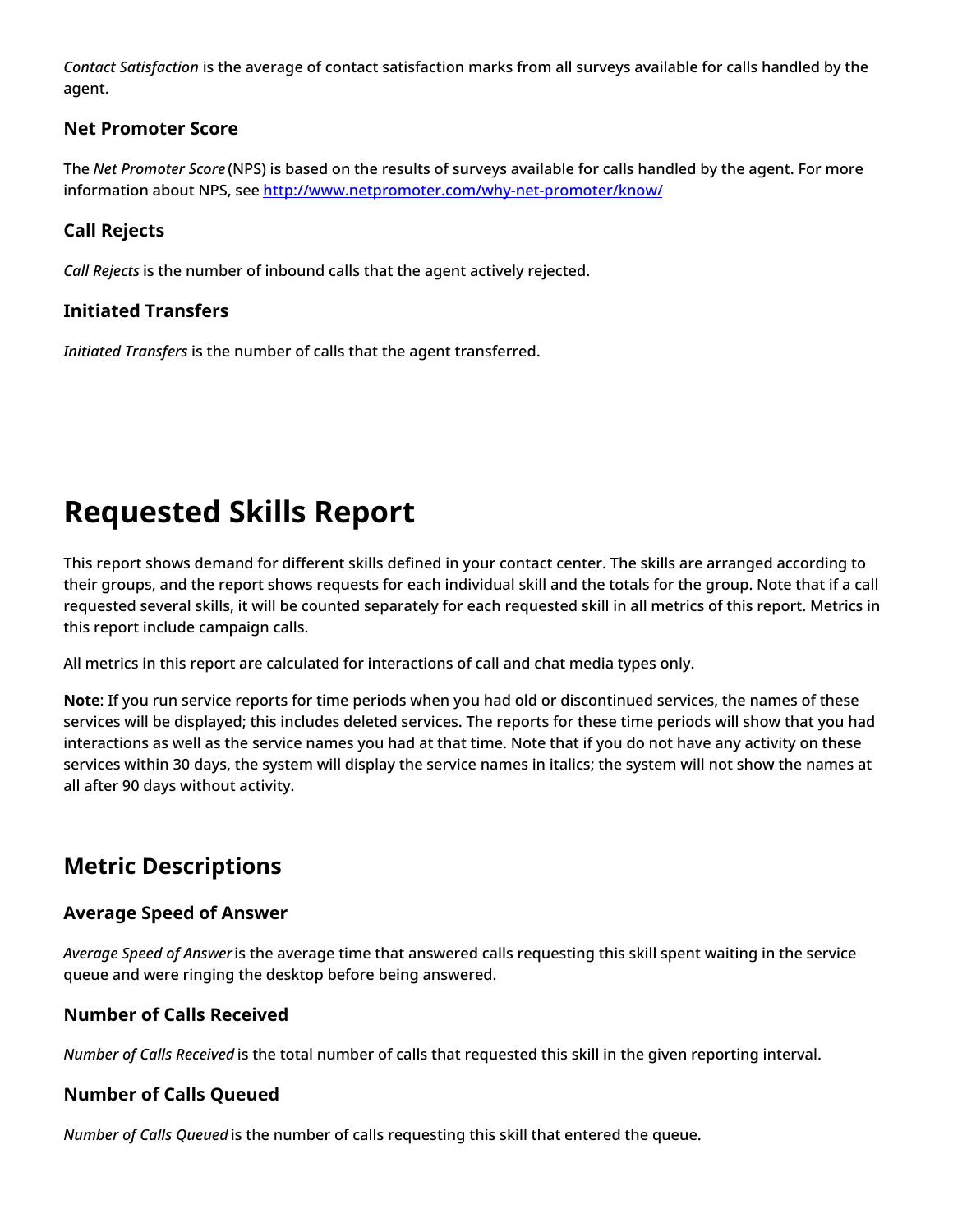## <span id="page-21-0"></span>**Number of Calls Answered**

*Number of Calls Answered is the number of calls requesting this skill that were answered by agents.*

### <span id="page-21-1"></span>**Overflow Calls**

*Overflow Calls* are the number of calls requesting this skill that were routed to overflow destinations.

# <span id="page-21-2"></span>**Scenario Block Disconnects Report**

This report shows the distribution of abandoned calls over the blocks of a selected scenario. Only the blocks where abandonment of calls occurred in the reporting interval are displayed.

## <span id="page-21-3"></span>**Metric Descriptions**

### <span id="page-21-4"></span>**Block Type**

*Block Type* is the scenario block type.

#### <span id="page-21-5"></span>**Block Title**

*Block Title* is the scenario block title.

#### <span id="page-21-6"></span>**Number of Disconnects**

*Number of Disconnects* is the number of calls abandoned while the given scenario block was being executed.

#### <span id="page-21-7"></span>**% of All Calls**

*% of All Calls* is the percentage of calls abandoned while the given scenario block was being executed relative to all calls abandoned within this scenario.

## <span id="page-21-8"></span>**Scenario Block Frequency Report**

This report shows the frequency of execution of each block of a selected scenario relative to execution of other blocks of the same scenario. For each block, the distribution of execution results over possible exits is provided.

## <span id="page-21-9"></span>**Metric Descriptions**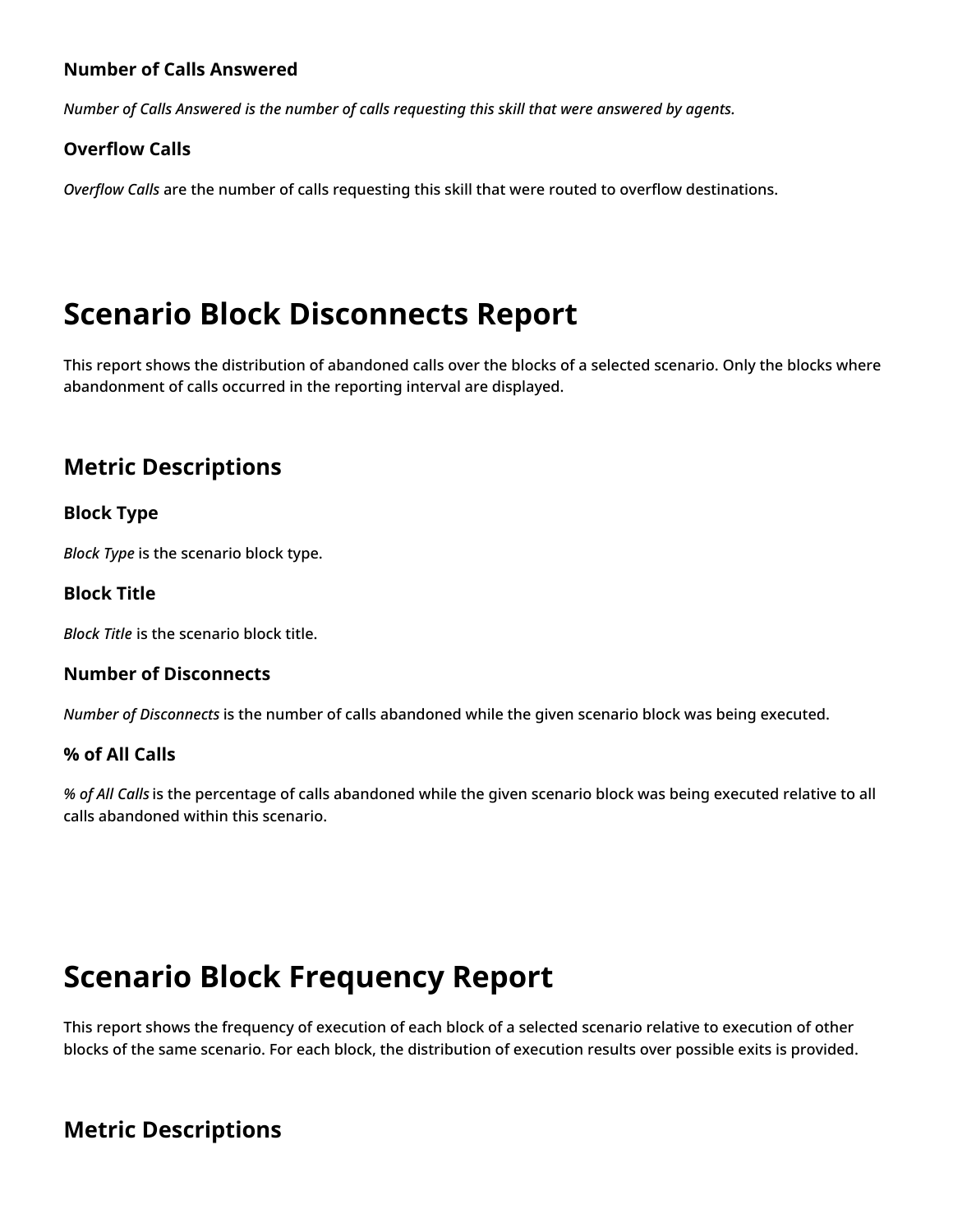## <span id="page-22-0"></span>**Block Type**

*Block Type* is the scenario block type.

## <span id="page-22-1"></span>**Block Title**

*Block Title* is the scenario block title.

## <span id="page-22-2"></span>**Exit**

*Exit* is the scenario block exit taken. Note that the exit "exception" normally means the termination of an interaction from the customer side.

## <span id="page-22-3"></span>**Visits**

For the block, *Visits* are the number of times that the given block was executed.

For an exit, *Visits* are the number of times that the given exit of the block was taken.

<span id="page-22-4"></span>**%**

For the block, this is the percentage of times that the given block was executed relative to number of times all blocks of the given scenario were executed.

For an exit, this is the percentage of times that the given exit was taken relative to the number of times the block was executed.

# <span id="page-22-5"></span>**Service in Time Report**

This report provides main key performance indicators for selected inbound services with breakdown of the requested reporting interval into lower-level reporting intervals (e.g., weekly/monthly reports will show metrics for each day of the week/month, daily reports will show metrics for each hour of the day).

All interaction-related metrics in this report are calculated for call and chat media types. For email service metrics, use the **Email [Service](https://help.brightpattern.com/5.3:Reporting-reference-guide/GeneralInformationAboutAggregateReports/?action=html-localimages-export#topic_reporting-reference-guide.2Femailservicereport) Report**.

**Note**: If you run service reports for time periods when you had old or discontinued services, the names of these services will be displayed; this includes deleted services. The reports for these time periods will show that you had interactions as well as the service names you had at that time. Note that if you do not have any activity on these services within 30 days, the system will display the service names in italics; the system will not show the names at all after 90 days without activity.

## <span id="page-22-6"></span>**Metric Descriptions**

<span id="page-22-7"></span>**Number of Calls**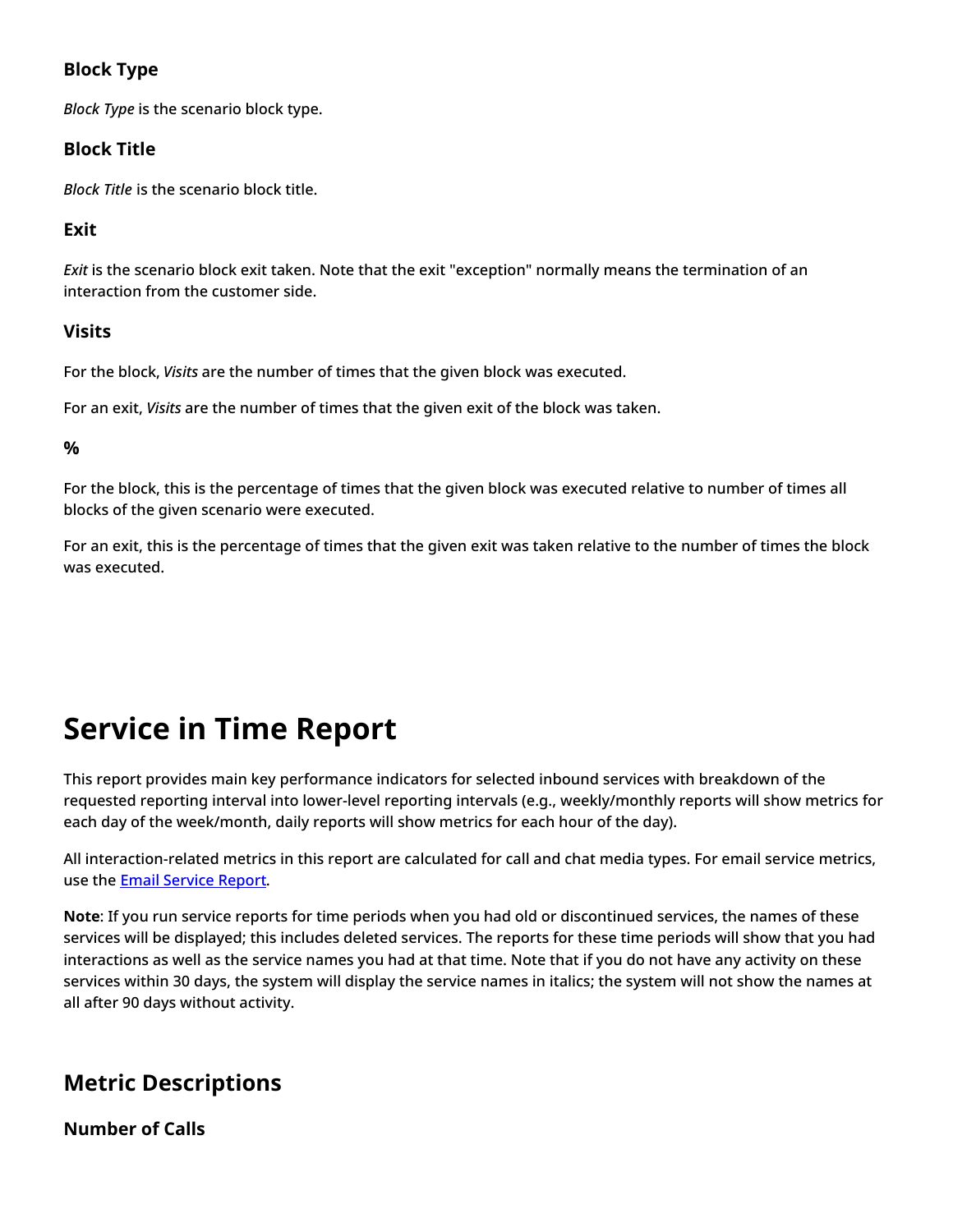This is the total *number of calls* that requested this service in the given reporting subinterval.

### <span id="page-23-0"></span>**In Service Level %**

*In Service Level %* is the percentage of calls to this service that were answered within [thepredefined](https://help.brightpattern.com/5.3:Reporting-reference-guide/GeneralInformationAboutAggregateReports/?action=html-localimages-export#topic_contact-center-administrator-guide.2Fserviceleveltab) service level threshold relative to all answered or abandoned calls except the calls abandoned within that threshold.

### <span id="page-23-1"></span>**Max Agents**

*Max Agents* is the maximum number of agents possessing this service skill who were logged on simultaneously within the given reporting subinterval.

### <span id="page-23-2"></span>**Min Agents**

*Min Agents* is the minimum number of agents possessing this service skill who were logged on simultaneously within the given reporting subinterval.

### <span id="page-23-3"></span>**Occupancy %**

*Occupancy %* is the percentage of time that agents spent handling calls to this service, including after call work, relative to the total working time (i.e., the time spent handling calls to this service including after-call work and time in the *Ready* state).

## <span id="page-23-4"></span>**Overflow Calls %**

*Overflow Calls* % is the percentage of calls to this service that were routed to overflow [destinations](https://help.brightpattern.com/5.3:Reporting-reference-guide/GeneralInformationAboutAggregateReports/?action=html-localimages-export#topic_scenario-builder-reference-guide.2Ffindagent).

# <span id="page-23-5"></span>**Service Metrics Report**

This report provides a full set of key performance indicators for selected inbound services.

The related metrics in this report are calculated for call and/or chat media types. For email service metrics, use the Email [Service](https://help.brightpattern.com/5.3:Reporting-reference-guide/GeneralInformationAboutAggregateReports/?action=html-localimages-export#topic_reporting-reference-guide.2Femailservicereport) Report.

**Note**: If you run service reports for time periods when you had old or discontinued services, the names of these services will be displayed; this includes deleted services. The reports for these time periods will show that you had interactions as well as the service names you had at that time. Note that if you do not have any activity on these services within 30 days, the system will display the service names in italics; the system will not show the names at all after 90 days without activity.

## <span id="page-23-6"></span>**Metric Descriptions**

## <span id="page-23-7"></span>**Number of Calls Received**

*Number of Calls Received* is the total number of calls/chat interactions that requested this service in the given reporting interval.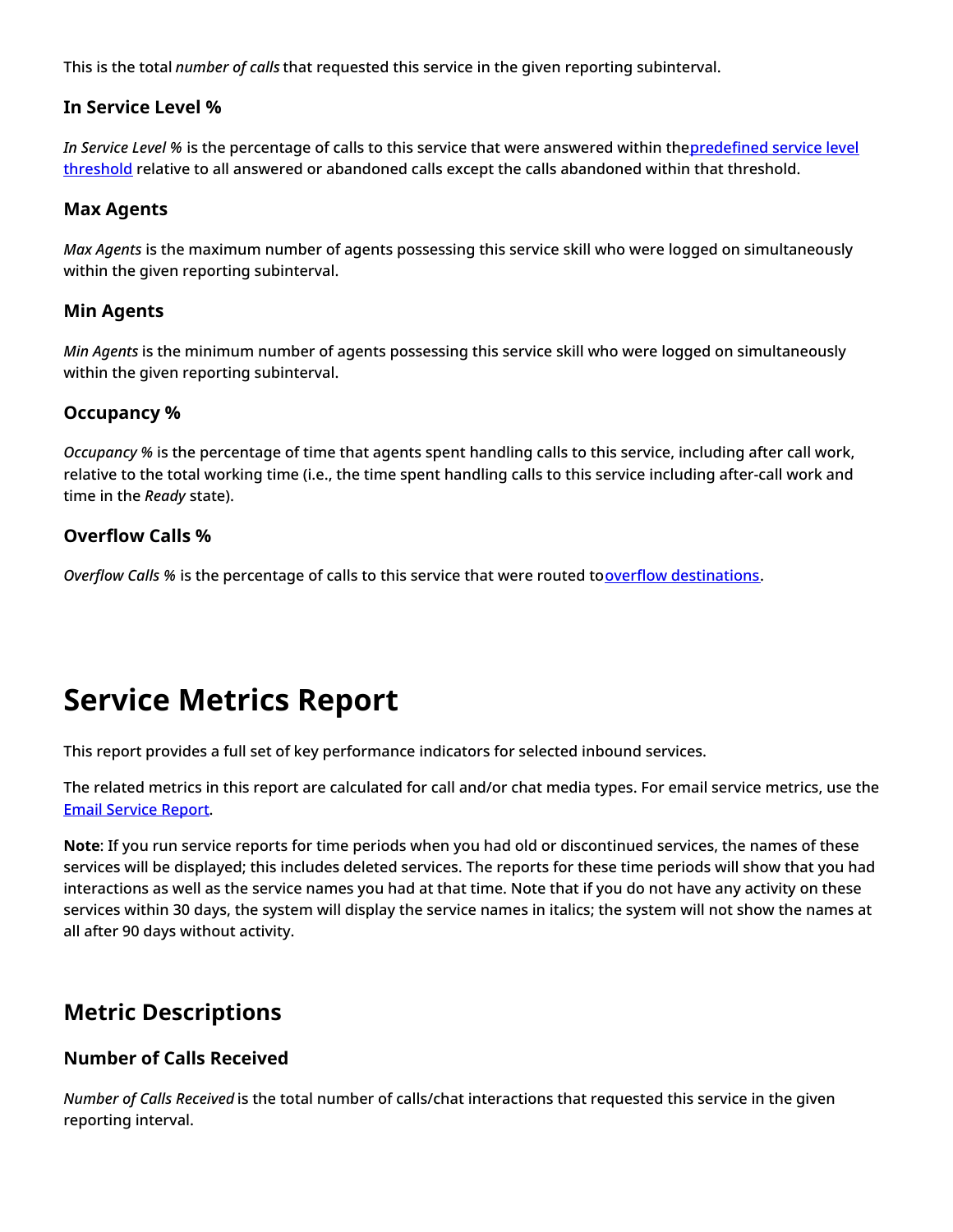If a call requests a service upon arrival and then is transferred to the same service internally, it will be counted twice in this metric. Likewise, if a chat interaction requests a service upon arrival and then is transferred to the same service internally, it will be counted twice in this metric. Please consider that due to different ways of treatment of calls there might be discrepancies in the service reports between the number of handled calls (i.e., answered, received etc.) and queued calls. A received call might be transferred or escalated and it will be counted as many times as it was transferred.

## <span id="page-24-0"></span>**Received as Transfers**

For voice calls only, *Received as Transfers* is the number of calls that requested this service via transfer operation.

## <span id="page-24-1"></span>**Service Level**

*Service Level* is the percentage of calls or chats to this service that were answered within [thepredefined](https://help.brightpattern.com/5.3:Reporting-reference-guide/GeneralInformationAboutAggregateReports/?action=html-localimages-export#topic_contact-center-administrator-guide.2Fserviceleveltab) service level threshold relative to all answered or abandoned calls/chats except the calls/chats abandoned within that threshold.

## <span id="page-24-2"></span>**Self Service**

For voice calls only, *Self Service* is the number of calls serviced by an IVR application (as indicated by execution of scenario block [Self-Service](https://help.brightpattern.com/5.3:Reporting-reference-guide/GeneralInformationAboutAggregateReports/?action=html-localimages-export#topic_scenario-builder-reference-guide.2Fself-serviceprovided) Provided).

#### <span id="page-24-3"></span>**%**

For voice calls only, *%* is the percentage of calls serviced by an IVR application relative to total number of calls that requested this service.

### <span id="page-24-4"></span>**Abandoned in IVR**

*Abandoned in IVR* is the number of calls/chats to this service that were abandoned before entering the queue (e.g., while still in the IVR stage).

### <span id="page-24-5"></span>**%**

*%* is the percentage of calls/chats to this service that were abandoned in IVR relative to total number of calls that requested this service.

## <span id="page-24-6"></span>**Queued**

*Queued* is the number of calls/chats to this service that entered the queue, including calls/chats that selected the Virtual Queue option.

#### <span id="page-24-7"></span>**%**

*%* is the percentage of calls/chats to this service that entered the queue relative to total number of calls/chats that requested this service.

## <span id="page-24-8"></span>**Abandoned**

*Abandoned* is the number of calls/chats to this service that abandoned after they were placed in the service queue. Note that if the Service Level is configured for this service, this metric will exclude the calls that abandoned within the service level threshold (i.e., short abandoned calls).

This metric includes: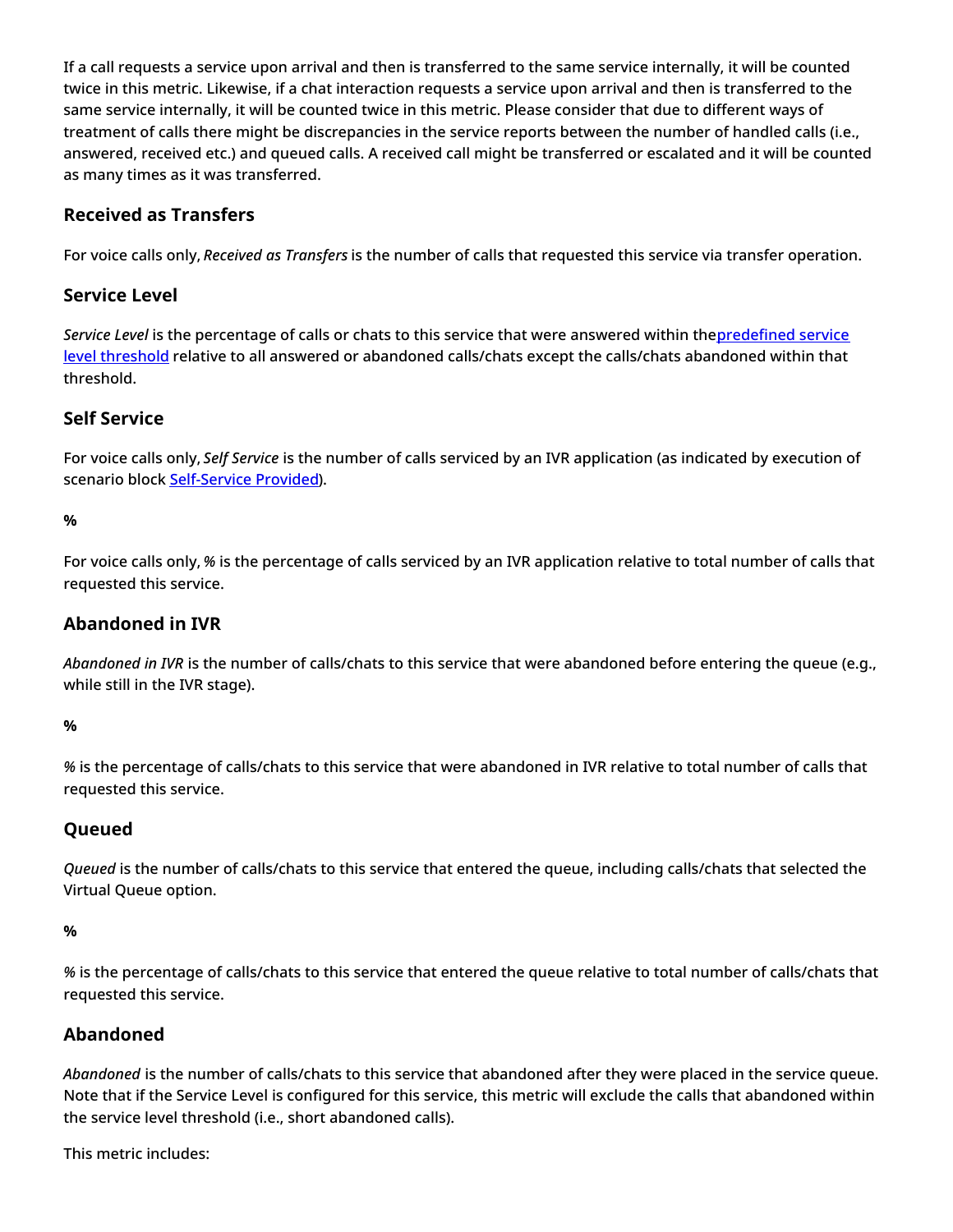- Calls that were abandoned while ringing
- Chats that were closed after the chat interaction was initiated
- Calls that selected the Virtual [Queue](https://help.brightpattern.com/5.3:Reporting-reference-guide/GeneralInformationAboutAggregateReports/?action=html-localimages-export#topic_scenario-builder-reference-guide.2Ffindagent) option (i.e., a callback was requested), and
	- $\circ$  Did not answer when called back, or
	- Were busy when called back, or
	- o Answered when called back but hung up before being connected to the agent

#### <span id="page-25-0"></span>**%**

*%* is the percentage of calls/chats to this service that were abandoned outside of the service level threshold relative to the total number of calls/chats that requested this service except the calls/chats abandoned within the service level threshold.

### <span id="page-25-1"></span>**Abandonment Time, Average**

*Abandonment Time, Average* is the average time that the abandoned calls/chats to this service spent waiting in the service queue. For voice calls, *Abandonment Time, Average* could be the average time that the call was ringing before being abandoned (excluding calls abandoned within the service level threshold).

#### <span id="page-25-2"></span>**Overflow**

*Overflow* is the number of calls/chats to this service that were routed to overflow [destinations](https://help.brightpattern.com/5.3:Reporting-reference-guide/GeneralInformationAboutAggregateReports/?action=html-localimages-export#topic_scenario-builder-reference-guide.2Ffindagent).

<span id="page-25-3"></span>**%**

*%* is the percentage of calls/chats to this service that were routed to overflow destinations relative to the total number of calls/chats that requested this service.

#### <span id="page-25-4"></span>**Answered**

*Answered* is the number of calls/chats to this service that were accepted by agents, including calls that selected the Virtual [Queue](https://help.brightpattern.com/5.3:Reporting-reference-guide/GeneralInformationAboutAggregateReports/?action=html-localimages-export#topic_scenario-builder-reference-guide.2Ffindagent) option, answered when called back, and were connected to agents.

#### <span id="page-25-5"></span>**%**

*%* is the percentage of calls/chats to this service that were answered by agents relative to total number of calls/chats that requested this service.

### <span id="page-25-6"></span>**Average Speed of Answer**

*Average Speed of Answer* is the average time that answered calls/chats spent waiting in the service queue and ringing the desktop before being accepted.

### <span id="page-25-7"></span>**Average Handling Time (Inbound)**

*Average Handling Time (Inbound)* is the average time that answered calls/chats to this service were handled by agents, including hold time and after-call-work time.

### <span id="page-25-8"></span>**Average Talk Time (Inbound)**

*Average Talk Time (Inbound)* is the average talk/chat time for the calls/chats to this service that were accepted.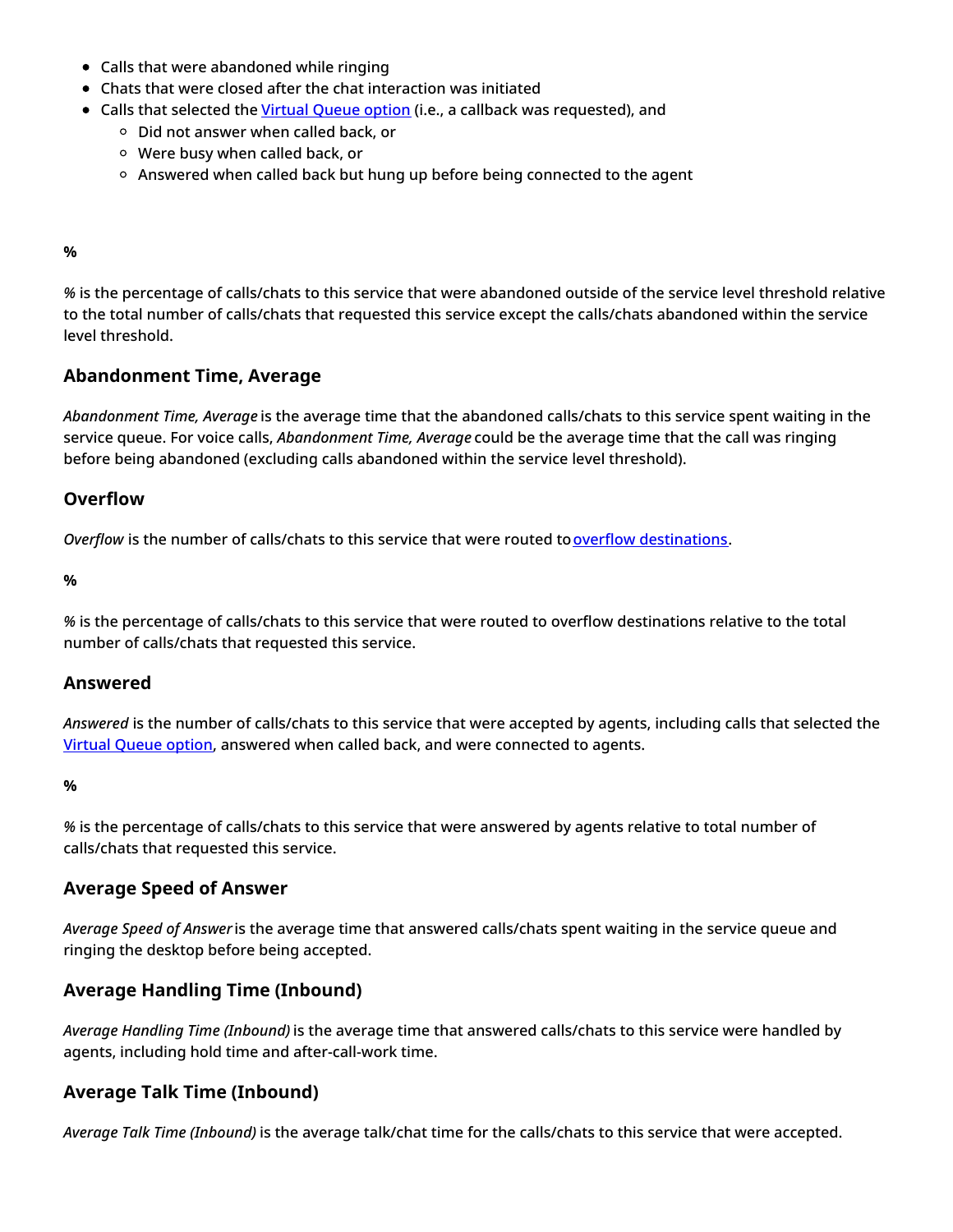## <span id="page-26-0"></span>**Average Hold Time (Inbound)**

For voice calls, *Average Hold Time (Inbound)* is the average hold time for the calls to this service that were put on hold at any time during their handling. For chats, *Average Hold Time (Inbound)* is the average time in between chat replies.

## <span id="page-26-1"></span>**Average Wrap-up Time (Inbound)**

*Average Wrap-up Time (Inbound)* is the average after-call-work time for the calls/chats to this service.

### <span id="page-26-2"></span>**Number of Calls Made**

*Number of Calls Made* is the number of outbound calls/chats associated with this service, including unanswered calls/chats.

## <span id="page-26-3"></span>**Average Handling Time (Outbound)**

For voice calls only, *Average Handling Time (Outbound)* is the average time that answered outbound calls associated with this service were handled by agents. This metric includes hold time and after-call-work time, but it does not include dialing time.

## <span id="page-26-4"></span>**Average Talk Time (Outbound)**

For voice calls only, *Average Talk Time (Outbound)* is the average talk time for the outbound calls associated with this service.

## <span id="page-26-5"></span>**Average Wrap-up Time (Outbound)**

For voice calls only, *Average Wrap-up Time (Outbound)* is the average after-call-work time for outbound calls associated with this service.

## <span id="page-26-6"></span>**Number of Surveys**

These are the *number of surveys* available for calls (both inbound and outbound) and chats associated with this service.

## <span id="page-26-7"></span>**First Call Resolution %**

This is the percentage of surveys that indicated first-call or first-chat resolution relative to the number of surveys where the first-call or first-chat resolution received a response.

## <span id="page-26-8"></span>**Contact Satisfaction**

*Contact Satisfaction* is the average of contact satisfaction marks from all surveys where the contact satisfaction question received a response.

## <span id="page-26-9"></span>**Net Promoter Score**

The *Net Promoter Score* (NPS) is based on the results of surveys available for calls/chats associated with this service. For more information about NPS, see <http://www.netpromoter.com/why-net-promoter/know/>

## <span id="page-26-10"></span>**Co-browse**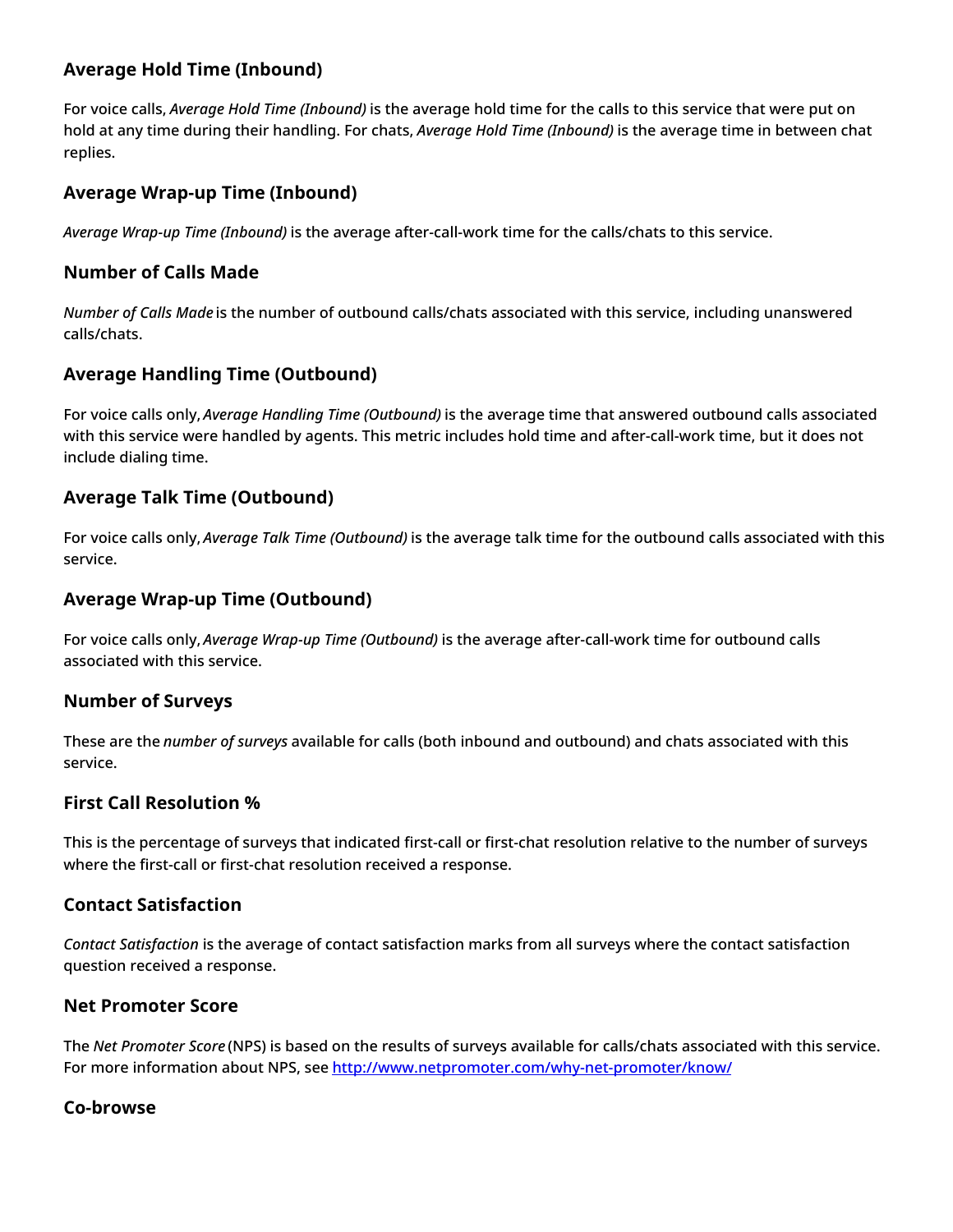If [co-browsing](https://help.brightpattern.com/5.3:Reporting-reference-guide/GeneralInformationAboutAggregateReports/?action=html-localimages-export#topic_surfly-integration-guide.2Fabout) with Surfly is configured, *Co-browse* displays the number of chat interactions with co-browsing sessions handled for this service.

# <span id="page-27-0"></span>**Service Staffing and Overflow Report**

This report shows the distribution of inbound calls to selected services over regular and overflow destinations. Each agent team whose agents participated in handling of the calls to a given service will be reported as a separate destination under this service. Each external number used as an **[overflow](https://help.brightpattern.com/5.3:Reporting-reference-guide/GeneralInformationAboutAggregateReports/?action=html-localimages-export#topic_scenario-builder-reference-guide.2Ffindagent) target** for the calls to a given service will also be reported as a separate destination under this service.

All metrics in this report are calculated for call and chat media types.

**Note**: If you run service reports for time periods when you had old or discontinued services, the names of these services will be displayed; this includes deleted services. The reports for these time periods will show that you had interactions as well as the service names you had at that time. Note that if you do not have any activity on these services within 30 days, the system will display the service names in italics; the system will not show the names at all after 90 days without activity.

## <span id="page-27-1"></span>**Metric Descriptions**

## <span id="page-27-2"></span>**Number of Calls Answered**

For the service, *Number of Calls Answered* is the total number of calls to this service that were answered.

For a destination, *Number of Calls Answered* is the number of calls to this service answered at the given destination.

## <span id="page-27-3"></span>**Average Handling Time (Inbound)**

This is the average time that answered calls to this service were handled regardless of the destination.

For a destination, *Average Handling Time (Inbound)* is the average time that answered calls to this service routed to the given destination were handled at that destination.

### <span id="page-27-4"></span>**% Abandoned**

For a destination, *% Abandoned* is the percentage of calls to this service routed to the given destination that were abandoned while ringing relative to total number of calls that requested this service and routed to that destination. Only the calls abandoned outside of service level threshold are counted.

For the service, *% Abandoned* is the percentage of calls to this service routed to all destinations that were abandoned while ringing relative to total number of calls that requested this service and routed to any destination. Only the calls abandoned outside of service level threshold are counted.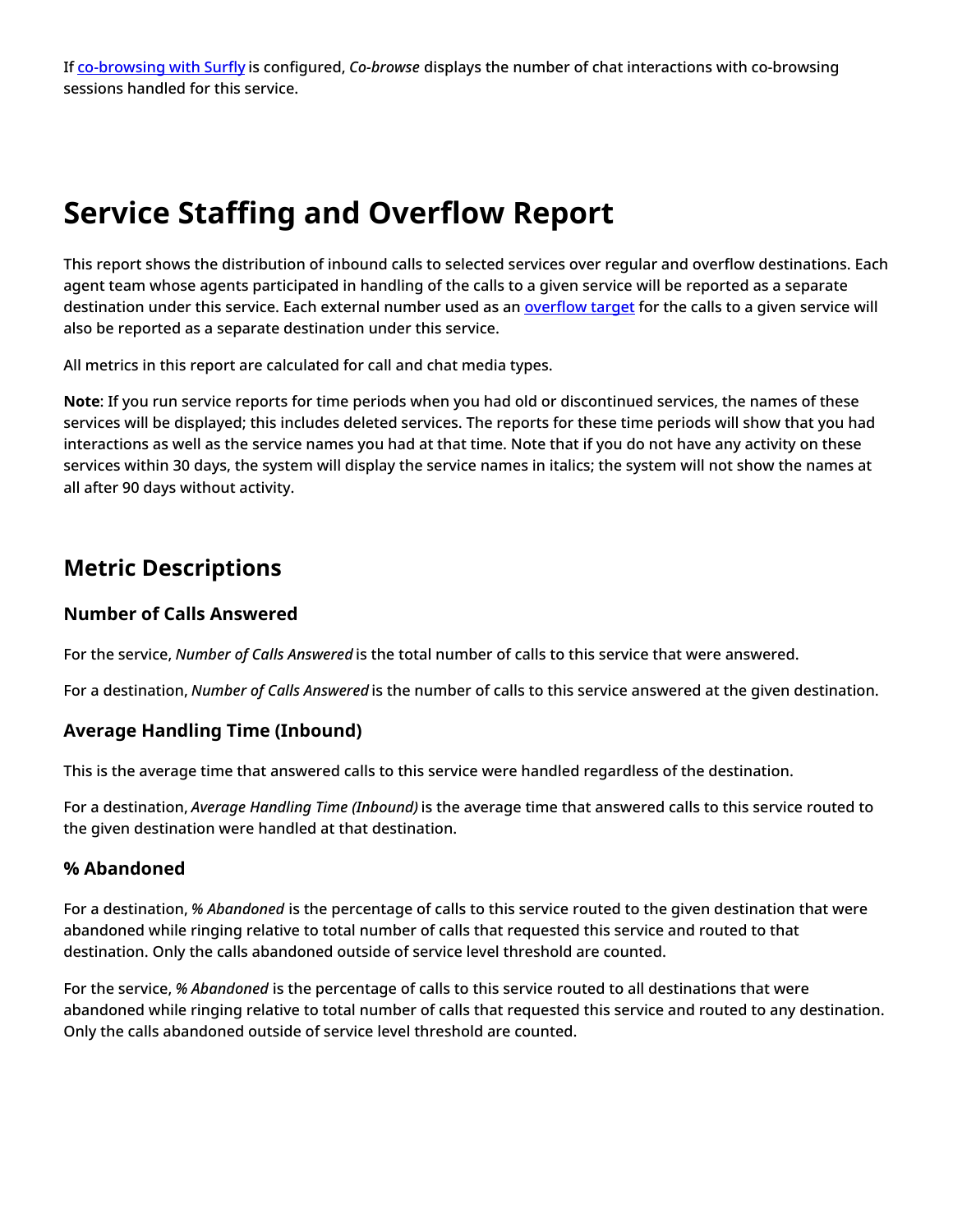# <span id="page-28-0"></span>**Team Email Report**

The *Team Email* report provides key performance indicators for teams handling interactions of the email media type. It has the same set of metrics as the Agent Email [Report](https://help.brightpattern.com/5.3:Reporting-reference-guide/GeneralInformationAboutAggregateReports/?action=html-localimages-export#topic_reporting-reference-guide.2Fagentemailreport), combined for all agents of selected teams who handled email interactions.

| first prev   next last                                                        |         | Export as: pdf xls csv txt |        |              |                     |                    |                |                |             |                    |                |                              |                      |                           |                                       |
|-------------------------------------------------------------------------------|---------|----------------------------|--------|--------------|---------------------|--------------------|----------------|----------------|-------------|--------------------|----------------|------------------------------|----------------------|---------------------------|---------------------------------------|
| <b>BRI</b><br>. G H T<br>PAT .<br>TERN                                        |         |                            |        |              |                     |                    |                |                |             |                    |                | Team Email                   |                      |                           |                                       |
| Report for Custom From: Feb 1, 2017, 12:00:00 AM To: May 1, 2017, 12:00:00 AM |         |                            |        |              |                     |                    |                |                |             |                    |                |                              |                      |                           |                                       |
| Team                                                                          | Offered | Not Accepted               | Pulled | Assigned     | <b>Carried</b> over | Total<br>processed | Replied        | Closed         | Transferred | Service<br>Changed | Remaining      | Average<br><b>Reply Time</b> | Avg In-focus<br>time | Avg Out-of-<br>focus Time | Avg ACW<br>Time                       |
| CSIM Support                                                                  | $\circ$ | $\mathbf{0}$               | 11     | $\mathbf{0}$ | $\circ$             | 2                  | $\circ$        | $\overline{2}$ | $\circ$     | $\circ$            |                |                              | 00:00:39             | 00:00:00                  | 00:00:00                              |
| Customer<br>Service                                                           | $\circ$ | $\circ$                    | 5      | $\circ$      | $\circ$             | 2                  | $\overline{2}$ | $\circ$        | $\circ$     | $\circ$            | $\overline{2}$ | 00:09:59                     | 00:09:16             | 00:00:00                  | 00:00:23<br>powered by Bright Pattern |

This report gives performance indicators for teams handling email services

# <span id="page-28-1"></span>**Team Operation Quality Report**

This report provides metrics from surveys and quality monitoring activities for selected teams.

All interaction-related metrics in this report are calculated for call and chat media types. For team email metrics, use the Team Email [Report.](https://help.brightpattern.com/5.3:Reporting-reference-guide/GeneralInformationAboutAggregateReports/?action=html-localimages-export#topic_reporting-reference-guide.2Fteamemailreport)

## <span id="page-28-2"></span>**Metric Descriptions**

## <span id="page-28-3"></span>**Calls Graded**

*Calls Graded* is the number of calls handled by all agents of this team that were graded. For more information about call grading, see section General Information About Quality [Management](https://help.brightpattern.com/5.3:Reporting-reference-guide/GeneralInformationAboutAggregateReports/?action=html-localimages-export#topic_reporting-reference-guide.2Fgeneralinformationaboutqualitymanagement).

## <span id="page-28-4"></span>**Number of Surveys**

This is the *number of surveys* available for calls handled by all agents of this team.

### <span id="page-28-5"></span>**First Call Resolution %**

*First Call Resolution %* is the percentage of surveys that indicated first call resolution relative to the total number of surveys available for calls handled by all agents of this team.

### <span id="page-28-6"></span>**Contact Satisfaction**

*Contact Satisfaction* is the average of contact satisfaction marks from all surveys available for calls handled by all agents of this team.

#### <span id="page-28-7"></span>**Net Promoter Score**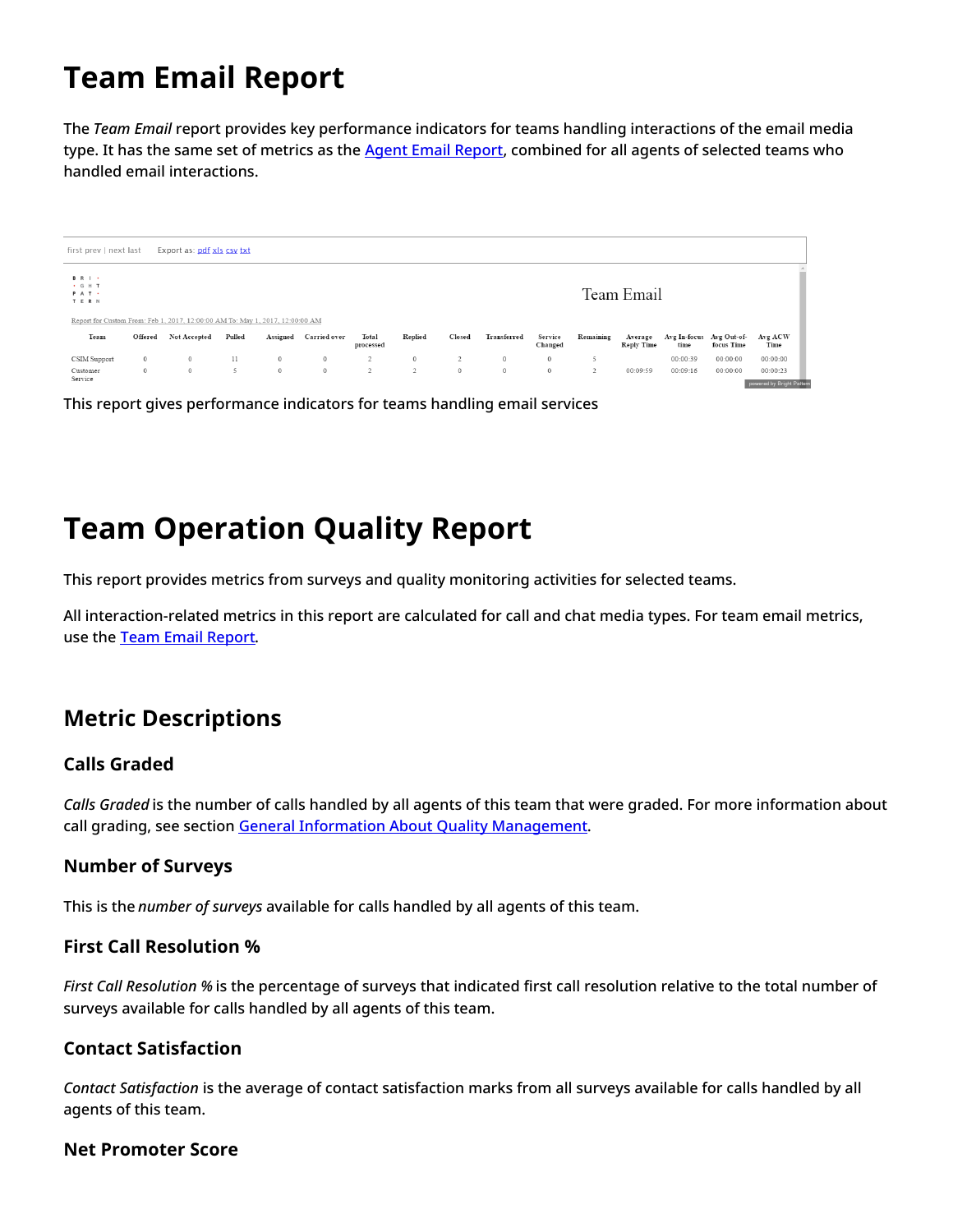The *Net Promoter Score* (NPS) is based on the results of surveys available for calls handled by all agents of this team. For more information about NPS, see <http://www.netpromoter.com/why-net-promoter/know/>

# <span id="page-29-0"></span>**Team Performance Report**

This report provides general performance metrics for selected teams.

All interaction-related metrics in this report are calculated for call and chat media types. For team email metrics, use the Team Email [Report.](https://help.brightpattern.com/5.3:Reporting-reference-guide/GeneralInformationAboutAggregateReports/?action=html-localimages-export#topic_reporting-reference-guide.2Fteamemailreport)

## <span id="page-29-1"></span>**Metric Descriptions**

## <span id="page-29-2"></span>**Occupancy %**

*Occupancy %* is the percentage to time that all agents of this team spent handling calls, including after call work, relative to the total working time (i.e., handling calls and being ready to handle calls).

## <span id="page-29-3"></span>**Number of Calls Handled**

*Number of Calls Handled* is the total number of inbound calls handled by all agents of this team.

## <span id="page-29-4"></span>**Average Handling Time (Inbound)**

*Average Handling Time (Inbound)* is the average handling time, including after call work, for inbound calls handled by all agents of this team.

### <span id="page-29-5"></span>**Number of Calls Made**

*Number of Calls Made* is the total number of outbound calls handled by all agents of this team.

## <span id="page-29-6"></span>**Average Handling Time (Outbound)**

*Average Handling Time (Outbound)* is the average handling time, including after call work, for outbound calls handled by all agents of this team.

### <span id="page-29-7"></span>**Number of Surveys**

These are the *mumber of surveys* available for calls handled by all agents of this team.

### <span id="page-29-8"></span>**First Call Resolution %**

*First Call Resolution %* is the percentage of surveys that indicated first call resolution relative to the total number of surveys available for calls handled by all agents of this team.

### <span id="page-29-9"></span>**Contact Satisfaction**

*Contact Satisfaction* is the average of contact satisfaction marks from all surveys available for calls handled by all agents of this team.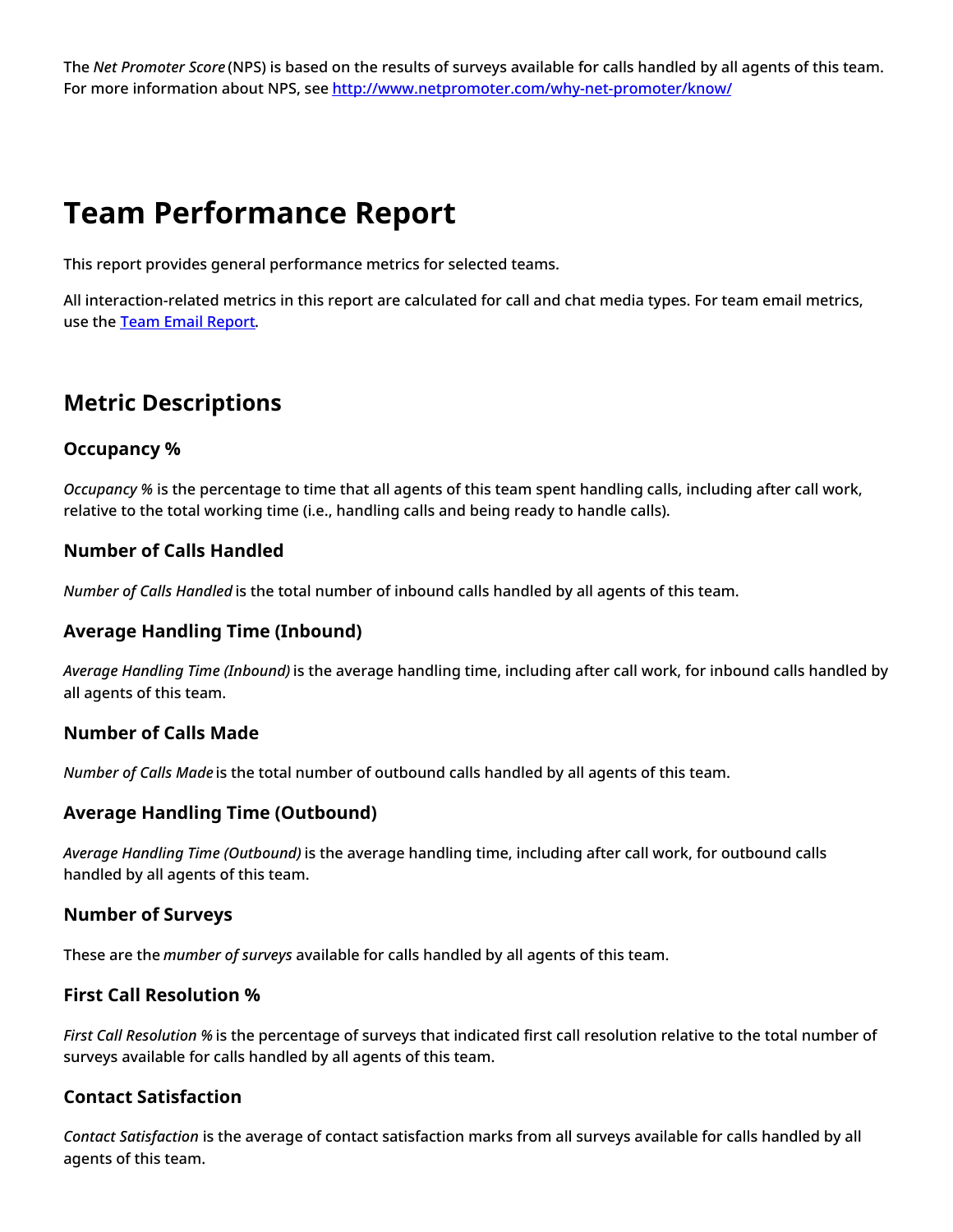### <span id="page-30-0"></span>**Net Promoter Score**

The *Net Promoter Score* (NPS) is based on the results of surveys available for calls handled by all agents of this team. For more information about NPS, see <http://www.netpromoter.com/why-net-promoter/know/>

### <span id="page-30-1"></span>**Co-browse**

If [co-browsing](https://help.brightpattern.com/5.3:Reporting-reference-guide/GeneralInformationAboutAggregateReports/?action=html-localimages-export#topic_surfly-integration-guide.2Fabout) with Surfly is configured, *Co-browse* displays the number of chat interactions with co-browsing sessions handled by this team.

# <span id="page-30-2"></span>**Telemarketing Compliance Report**

Applicable to predictive and progressive campaigns, the *Telemarketing Compliance* focuses on calls that were answered by called parties and not connected to the agent within the *[unattended](https://help.brightpattern.com/5.3:Reporting-reference-guide/GeneralInformationAboutAggregateReports/?action=html-localimages-export#topic_contact-center-administrator-guide.2Foutbound-general) call timeout*.

**Note:** The FCC refers to these calls as "abandoned calls" and limits the number of such calls within the campaign relative to the total calls answered. The related metric is called *Abandonment Rate*. In Bright Pattern terminology, such calls are referred to as *unattended* and the related ratio is called *Unattended %*. This is done in order to avoid confusion with the traditional use of *abandoned* in the contact center industry, where it is normally reserved for calls terminated by customers before being connected to an agent.

| first prev   next last                                                                     | Export as: pdf xls csy txt |                         |              |                                 |
|--------------------------------------------------------------------------------------------|----------------------------|-------------------------|--------------|---------------------------------|
| <b>B</b> R I +<br>$+ G H T$<br><b>PAT+</b><br>TERN                                         |                            |                         |              | <b>Telemarketing Compliance</b> |
| Report for Custom From: Feb 1, 2017, 12:00:00 AM To: Apr 23, 2017, 12:00:00 AM<br>Campaign | Calls Answered             | <b>Calls Unattended</b> | Unattended % |                                 |
| Email Service                                                                              | $\mathbf{0}$               | 0                       | $0.00\%$     |                                 |
| Inbound Service                                                                            | 0                          | $\circ$                 | $0.00\%$     |                                 |
| New Chat Service                                                                           | 0                          | $\circ$                 | $0.00\%$     | powered by Bright Pattern       |

The Telemarketing Compliance report shows calls that were answered but timed out in predictive and progressive campaigns

## <span id="page-30-3"></span>**Metric Descriptions**

The metrics of this report are organized into columns, which are described as follows in the order in which they appear in the report.

#### **Calls Answered**

*Calls Answered* provides the number of campaign calls that were answered by called parties.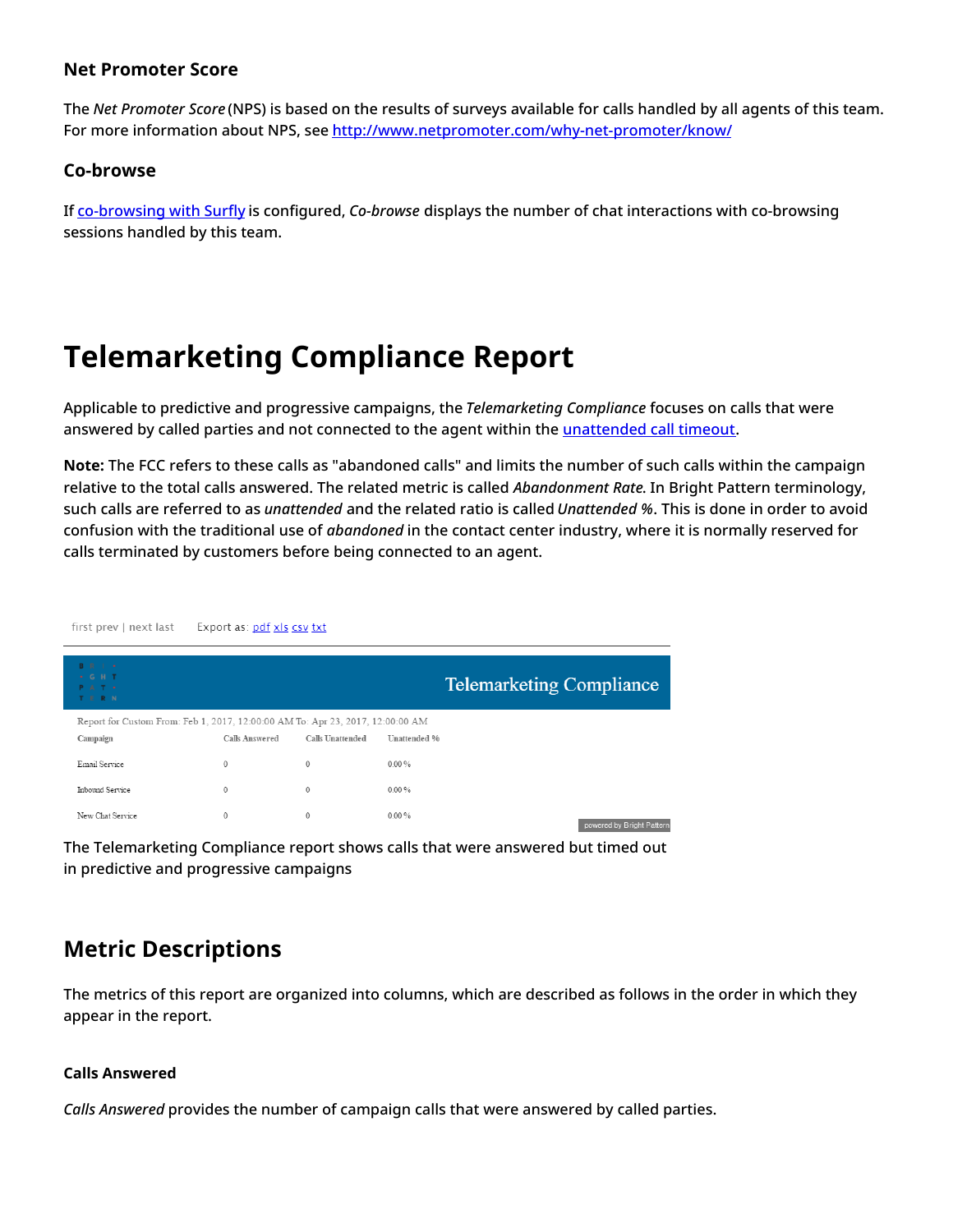#### **Calls Unattended**

*Calls Unattended* provides the number of campaign calls that were answered by called parties and subsequently either diverted to an IVR at any time, or dropped at any time, or connected to an agent with time exceeding the [unattended](https://help.brightpattern.com/5.3:Reporting-reference-guide/GeneralInformationAboutAggregateReports/?action=html-localimages-export#topic_contact-center-administrator-guide.2Foutbound-general) call timeout.

#### **Unattended %**

*Unattended %* is the percentage of*Calls Unattended* relative to *Calls Answered*.

# <span id="page-31-0"></span>**Virtual Queue (Callback) Report**

This report provides a set of metrics for virtual [queues](https://help.brightpattern.com/5.3:Reporting-reference-guide/GeneralInformationAboutAggregateReports/?action=html-localimages-export#topic_scenario-builder-reference-guide.2Ffindagent) associated with selected services. Unless noted otherwise with respect to a particular metric, any *callback* mentioned in this table shall be interpreted as a callback attempt made with respect to the given service. Note that callback attempts are counted for the aggregation intervals in which the corresponding inbound calls entered the system.

**Note**: If you run service reports for time periods when you had old or discontinued services, the names of these services will be displayed; this includes deleted services. The reports for these time periods will show that you had interactions as well as the service names you had at that time. Note that if you do not have any activity on these services within 30 days, the system will display the service names in italics; the system will not show the names at all after 90 days without activity.

| <b>Metric Name</b>                   | <b>Description</b>                                                                                                                                          |
|--------------------------------------|-------------------------------------------------------------------------------------------------------------------------------------------------------------|
| <b>Callbacks</b><br><b>Requested</b> | Number of calls queued for this service that requested callbacks (i.e., selected the Virtual<br>Queue option).                                              |
| $\%$                                 | Percentage of calls queued for this service that requested callbacks relative to all incoming calls<br>except the ones abandoned in IVR or short abandoned. |
| <b>Callbacks Busy</b>                | Number of callbacks that failed because the called party was busy.                                                                                          |
| $\%$                                 | Percentage of callbacks that failed because the called party was busy relative to all callbacks<br>that have been attempted.                                |
| <b>Callbacks No</b><br>Answer        | Number of callbacks that failed because the called party did not answer.                                                                                    |
| $\%$                                 | Percentage of callbacks that failed because the called party did not answer relative to all<br>callbacks that have been attempted.                          |
| <b>Callbacks</b><br><b>Answered</b>  | Number of callbacks that were answered by the called party.                                                                                                 |
| $\%$                                 | Percentage of callbacks that were answered by the called party relative to all callbacks that<br>have been attempted.                                       |
| <b>Avg Wait Time</b><br>to Callback  | Average callback wait time (i.e., time between the callback requests and the related initial<br>callback attempts).                                         |